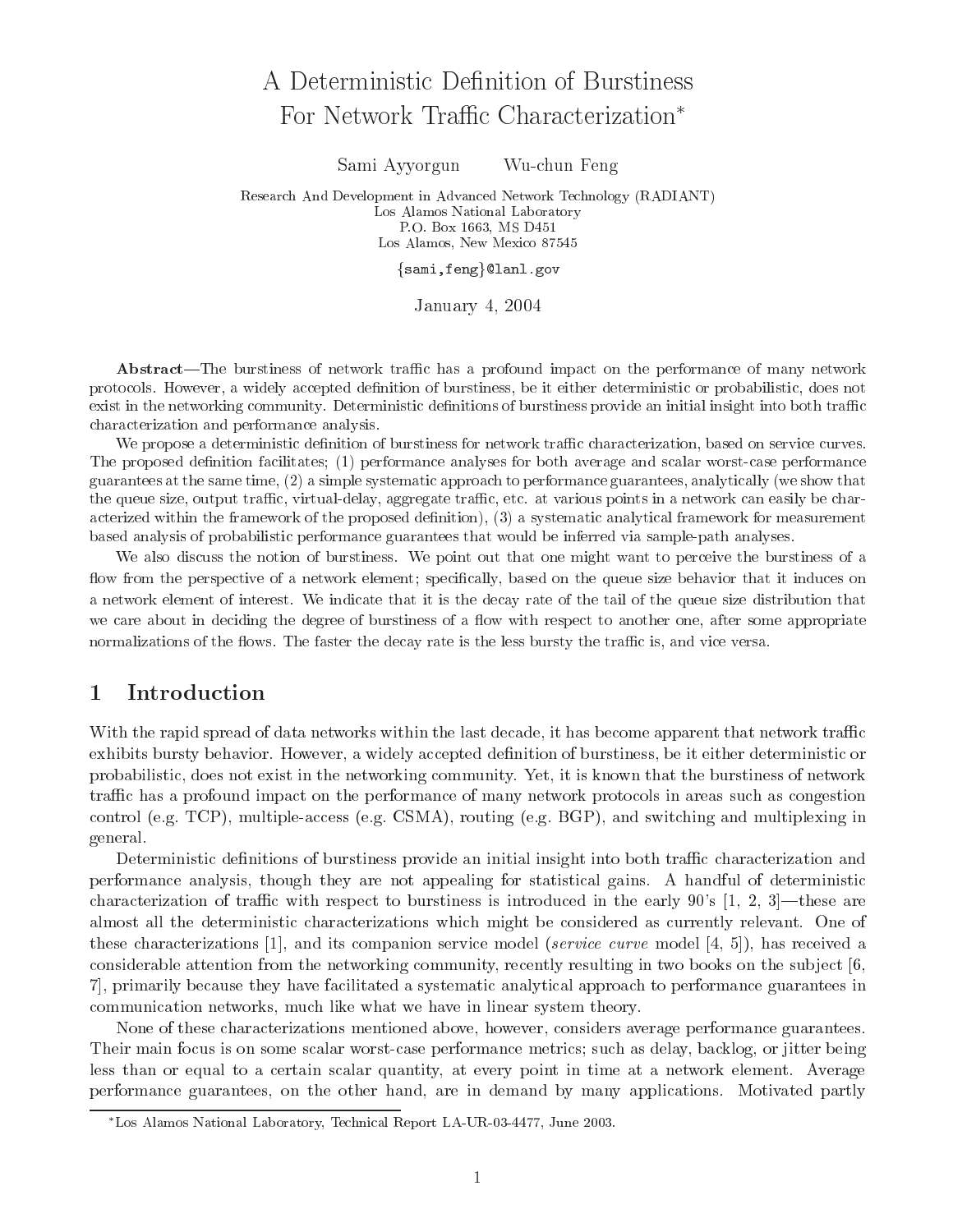by such demands, a few works on the implications of average case performance guarantees due to the characterization in [1] have appeared in the literature in recent years, [8, 9].

In this study, we propose a deterministic definition of burstiness which could address both average and scalar worst-case performance guarantees at the same time. Our motivation for this study is threefold: (1) We would like to try to clarify the notion of burstiness, and how we might want to perceive it. (2) We would like to come up with a deterministic definition of burstiness, and hence a traffic characterization, for both average and scalar worst-case performance guarantees, and still retain a systematic analytical approach as presented by the characterization in [1] and its companion service model that we have mentioned earlier. (3) We would like the deterministic characterization that we come up with to be directly applicable to measurement based analysis of probabilistic performance guarantees that would be inferred via sample-path analyses.

The notion of burstiness, and how we might want to perceive it, will be discussed in section 3. As for our second motivation, we would like a traffic characterization to have the following properties: Let  $\mathcal C$ denote a traffic characterization, then

- 1. if two traffic flows are characterized according to  $\mathcal{C}$ , then the aggregate of the flows should also be easily characterized according to  $\mathcal{C}$ ,
- 2. if a traffic flow characterized according to  $C$  is fed into a network element commonly used in practice, then
	- (a) the output flow should also be easily characterized according to  $\mathcal{C}$ ,
	- (b) and, both the queue size and the virtual delay should also be easily characterized in the same framework as  $C$ ,
- 3. the characterization  $\mathcal C$  should be "stationary" in the sense that the characterization of a time-shifted traffic does not change with respect to that of the unshifted traffic.

We show that the traffic characterization provided by the burstiness definition that we propose here satisfies all of the above properties. These properties facilitate a systematic analytical treatment of performance guarantees in communication networks.

For our third motivation, we would like the burstiness definition that we come up with be such that both the definition itself and its implications on performance guarantees could be viewed from the stand point of relative frequency interpretation of probability. The burstiness definition that we propose here has inherently this aspect.

The rest of the paper is organized as follows: Section 2 provides a background. Section 3 discusses the notion of burstiness, and how we might want to perceive it. Section 4 introduces the new burstiness definition. Sections 4.1 and 4.2 examine the implications of the new definition, by itself and for a single network element, respectively. Section 4.2.1 gives the average performance guarantees for a single network element. Section 4.3 examines the performance guarantees according to the new burstiness denition, over a tandem of network elements. Section 5 provides some discussions about the new characterization. Finally, section 6 gives conclusions.

### $\overline{2}$ 2 Background and Convention

We adopt a discrete-time formulation for the simplicity of exposition. Time is slotted into fixed-length intervals, and marked by the integers. The unit of transmission for communication is referred to as a packet, in this study. A *flow* is a non-decreasing function defined from the integers to the non-negative integers. The value  $R(n)$  of a flow R at time n denotes the total number of packets that has arrived by time n (inclusive) for a *connection*. The rate-function r of a flow R is defined as

$$
r(n) = R(n) - R(n-1) \quad \text{for all } n,
$$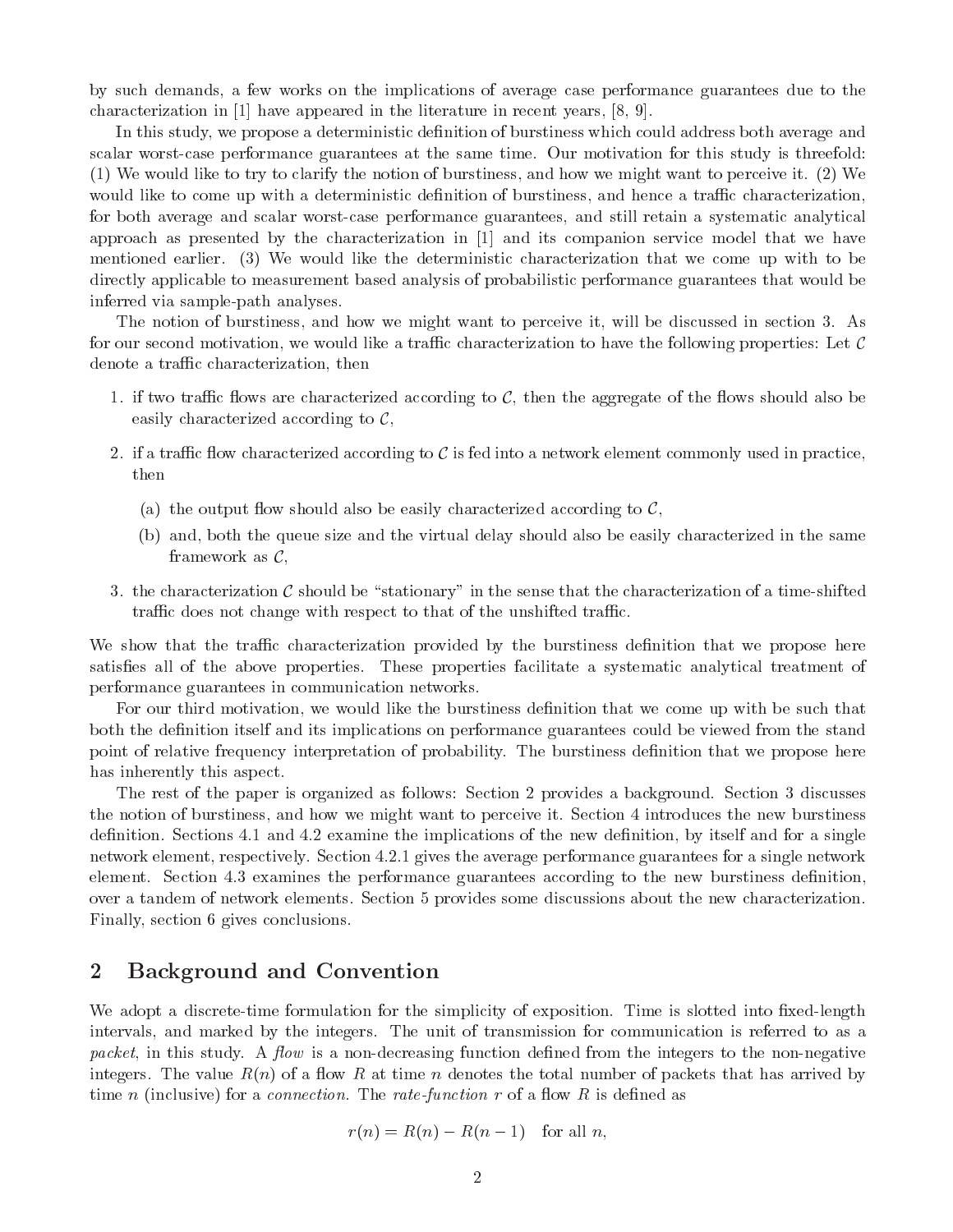which denotes the total number of packets that has arrived at time n. A network element is an inputoutput device that accepts packets at its input, processes them, and delivers them at its output. A network element is said to be passive if it does not generate any packet internally. Network elements are assumed to be passive in this study, for the simplicity of exposition. Packets are assumed to be able to instantaneously arrive and depart at a network element, i.e. a whole packet could arrive instantaneously at time k, and depart later at time n where  $n \geq k$ . Note that a packet could depart in the same interval in which it has arrived; this is sometimes referred to as  $cut-through$  operation. The capacity  $c(n)$  of a network element at time n is the total number of packets that it could deliver (serve) at time n. The function c is called the *instantaneous capacity rate*, or just the *rate*, of the network element.

We denote the set of all the integers by  $\mathbb Z$ , and the set of all the positive integers by  $\mathbb Z$ +. Given a statement A which could be true or false, the notation [A] stands for 1 if A is true, and 0 otherwise.<sup>1</sup> The rogical negation of a statement A is denoted by A, i.e. if A is true, A is false, and if A is false, A is true. Finally, all functions are assumed to be defined from the integers to the integers, unless otherwise noted from here on.

For convenience, the end of proofs in the text are marked by  $\blacksquare$ , and the end of examples are marked by  $\langle \cdot \cdot \cdot \rangle$ , where both marks are flushed to the right margin.

We utilize the following definitions in this study, which have been previously introduced in the literature.

**Definition 1** Let f and g be any two functions. The min-+ convolution of f and g, denoted<sup>2</sup> as  $f \nabla g$ , is defined as

$$
(f\,\nabla g)(n) = \min_{k\leq n} \{f(k) + g(n-k)\} \qquad \text{for all } n.
$$

The convolution  $f \nabla g$  is read as "f min-convolved with g", or as "the min-plus convolution of f with g".

Consider the problem of finding a function X whose min-+ convolution with  $g$  is  $f$ , i.e. find an X such that  $X \nabla g = f$ . One can proceed to find X as follows;

$$
(X \triangleright g)(n) = f(n)
$$
  
\n
$$
\min_{k \le n} \{ X(k) + g(n-k) \} = f(n)
$$
  
\n
$$
X(k) + g(n-k) \ge f(n)
$$
 for all  $k \le n$   
\n
$$
X(k) \ge f(n) - g(n-k)
$$
 for all  $k \le n$   
\n
$$
X(k) \ge \max_{n \ge k} \{ f(n) - g(n-k) \}
$$
  
\n
$$
= \max_{n \ge 0} \{ f(n+k) - g(n) \}.
$$

Hence, it is convenient to define the min-+ *deconvolution* of two functions  $f$  and  $g$  as follows.

**Definition 2** Let f and g be two functions. The min-+ deconvolution of f and g, denoted as  $f \mathbf{q}_g$ , is defined as

$$
(f\,\mathbf{\Sigma}g)(n)=\max_{k\geqslant 0}\{f(n+k)-g(k)\}\qquad \text{for all }n.
$$

The deconvolution  $f \mathbf{\Sigma} g$  is read as "f min-deconvolved with g", or as "the min-plus deconvolution of f with  $q$ "

A companion operator to the min-+ convolution is called the max-+ *convolution*, and defined as follows.

<sup>&</sup>lt;sup>1</sup>We have adopted this notation from [13].

<sup>&</sup>lt;sup>2</sup>One reason to choose this notation over some others, for example  $\langle \cdot, \cdot \rangle$ , is that there are a companion and related other operators to this operator, which are employed later in the work. We believe that this choice of notation provides a better choice of notations for these other operators in a fitting manner.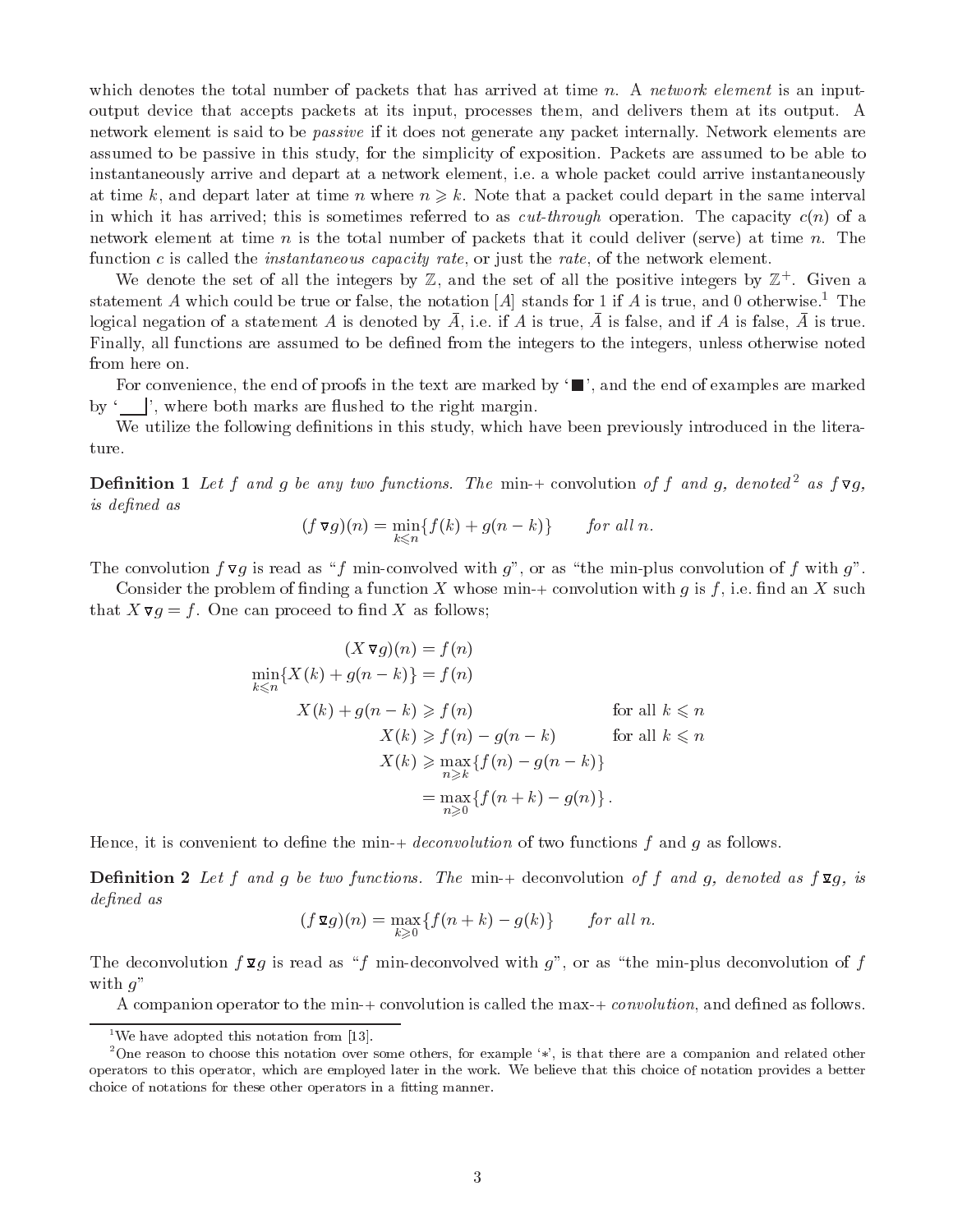**Definition 3** Let f and g be two functions. The max-+ convolution of f and g, denoted as  $f \Delta g$ , is defined as

$$
(f \Delta g)(n) = \max_{k \leq n} \{ f(k) + g(n-k) \} \quad \text{for all } n.
$$

The convolution  $f \Delta g$  is read as "f max-convolved with g", or as "the max-plus convolution of f with g".

Again, consider the problem of finding a function X whose max-+ convolution with g is f; that is, find an X such that  $X \triangle g = f$ . One can proceed to find X as follows;

$$
(X \Delta g)(n) = f(n)
$$
  
\n
$$
\max_{k \le n} \{ X(k) + g(n-k) \} = f(n)
$$
  
\n
$$
X(k) + g(n-k) \le f(n)
$$
 for all  $k \le n$   
\n
$$
X(k) \le f(n) - g(n-k)
$$
 for all  $k \le n$   
\n
$$
X(k) \le \min_{n \ge k} \{ f(n) - g(n-k) \}
$$
  
\n
$$
= \min_{n \ge 0} \{ f(n+k) - g(n) \}.
$$

Hence, it is also convenient to define the max-+ *deconvolution* of two functions  $f$  and  $q$  as follows.

**Definition 4** Let f and g be two functions. The max-+ deconvolution of f and g, denoted as  $f \overline{A}g$ , is defined as

$$
(f\,\mathbf{z}\,g)(n)=\min_{k\geq 0}\{f(n+k)-g(k)\}\qquad \text{for all }n.
$$

The deconvolution  $f \Sigma g$  is read as "f max-deconvolved with g", or as "the max-plus deconvolution of f with  $g$ ".

**Definition 5** An S-server with service curve S is a network element that when fed with an input flow R, the corresponding output flow  $G$  satisfies

$$
G(n) \geqslant (R \triangledown S)(n) \quad \text{for all } n
$$

for any  $R$ . A service curve  $S$  is a non-decreasing function defined from the integers to the non-negative integers, and takes on the value zero for non-positive values (i.e.  $S(n)=0$  for all  $n \leq 0$ ).

An S-server with equality is an S-server such that the inequality in definition 5 becomes an equality, i.e. the output of an S-server with equality is given by  $G(n)=(R\nabla S)(n)$  for all n.

Note that a work-conserving<sup>3</sup> server with the capacity of serving packets with a constant integer rate  $\rho$  is an S-server with equality with service curve  $S(n) = \max\{0, \rho \cdot n\}$ , since the output G of a work-conserving server with an input flow R is given<sup>4</sup> by

$$
G(n) = \min_{k < n} \{ R(k) + \rho(n - k) \} \quad \text{for all } n
$$

which could also be represented equivalently as

$$
G(n) = (R \triangledown S)(n) \quad \text{for all } n.
$$

 $3A$  network element is said to be *work-conserving* if it serves packets whenever it has packets to serve, unconditionally of any other criteria.

<sup>&</sup>lt;sup>4</sup>This is often referred to as Reich's result [10]. See [11], for example, for a simple derivation.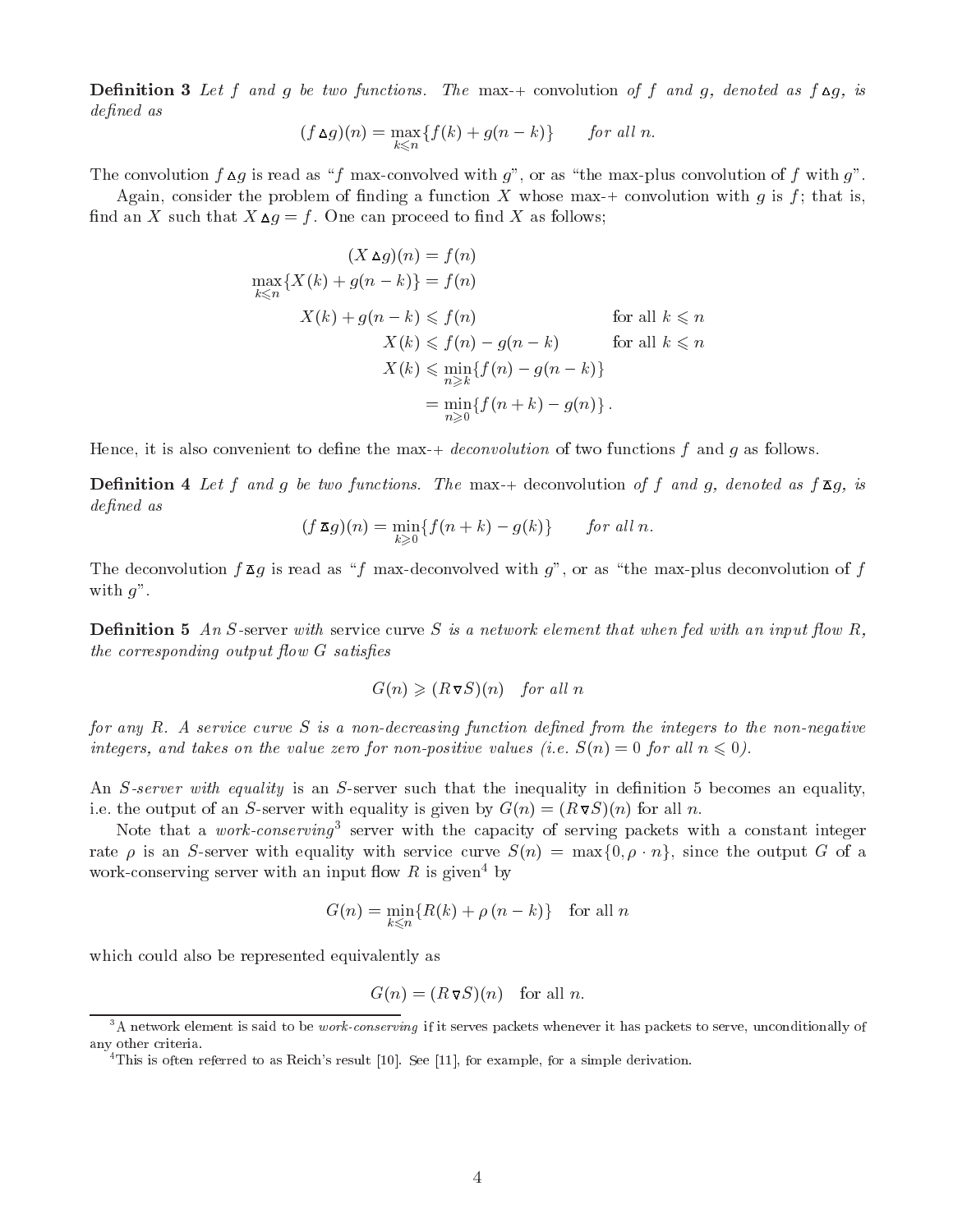### 3 The Notion of Burstiness

The burstiness of an arrival process, roughly, has to do with the \proximity" of arrival instances to each other, and also with the "variation" of arrival amounts from one arrival instance to another. A burstiness definition in coming up with a traffic characterization, tries to restrict these two aspects of variations in arrivals, in a combined fashion so that some provable bounds on a specified set of performance metrics of interest could be given with ease. This is in general the case for both deterministic and probabilistic definitions of burstiness, which could be followed for most of the burstiness definitions and traffic characterizations surveyed in [11].

A catch in the above paragraph is the phrase 'so that some provable bounds on a specified set of performance metrics of interest could be given with ease'. A key view incoming up with a burstiness definition with *utility* is to have a focus on some performance metrics of interest. This often implies that one would base his/her perception of burstiness on the behavior of an arrival process through a network element (which is typically a variant of a work-conserving server). In other words, one would tend to perceive the burstiness of a traffic from the perspective of a server (a network element).

A good example to this where this view is squarely placed at the heart of the definition is the  $(\sigma, \rho)$  model, which also leads to the concept of *arrival curves* in the general case, [1, 5]. A flow R is said to be  $(\sigma, \rho)$  constrained (or,  $(\sigma, \rho)$  smooth) if it satisfies the following condition

$$
R(n+k) - R(k) \leq \sigma + \rho \cdot n
$$
 for all k and  $n \geq 0$ .

Now, if a  $(\sigma, \rho)$  constrained flow R is fed into a work-conserving server with constant rate  $\rho$ , it is not difficult to show that the backlog  $Q(n)$  at any time n is upper bounded by  $\sigma$ ; let G be the corresponding output 
ow, then

$$
Q(n) = R(n) - G(n)
$$
  
=  $R(n) - \min_{k \le n} \{R(k) + \rho \cdot (n - k)\}$  by the work-conserving server  
=  $\max_{k \le n} \{R(n) - R(k) - \rho \cdot (n - k)\}$   
 $\le \max_{k \le n} \{\sigma + \rho \cdot (n - k) - \rho \cdot (n - k)\}$  by the characterization of  $R$   
=  $\sigma$ .

A similar statement could also be given for a flow conforming to an arrival curve. A flow R is said to be conformal to an arrival curve  $A$  (or,  $A$  smooth) if it satisfies the following condition

$$
R(n+k) - R(k) \leqslant A(n) \quad \text{for all } k \text{ and } n \geqslant 0,
$$

where  $A$  is a non-decreasing function defined from the integers to the non-negative integers.

At first, this view of having some performance metrics of interest in focus, in coming up with a burstiness definition, might not become apparent. Rather, one might be inclined towards giving a definition by somehow comparing a traffic by itself. An example to this is the following traffic characterization that we might suggest; a flow R is said to be proportionally constrained by  $\alpha(n)$  if it satisfies the following inequality

$$
\frac{R(n+k) - R(k)}{\max\{R(n+l) - R(l), 1\}} \leqslant \alpha(n),
$$

for all k, l, and n, where  $(k, n + k]$  and  $(l, n + l]$  are non-overlapping intervals and their boundaries lie in between some start and end time of flow  $R$  that we might easily define.

Although such definitions may seem to be intuitive and natural at first sight, they do not necessarily lend themselves very well to get bounds on some simple performance metrics. In other words, the burstiness perceived by human eye, without taking into account any consideration regarding the behavior of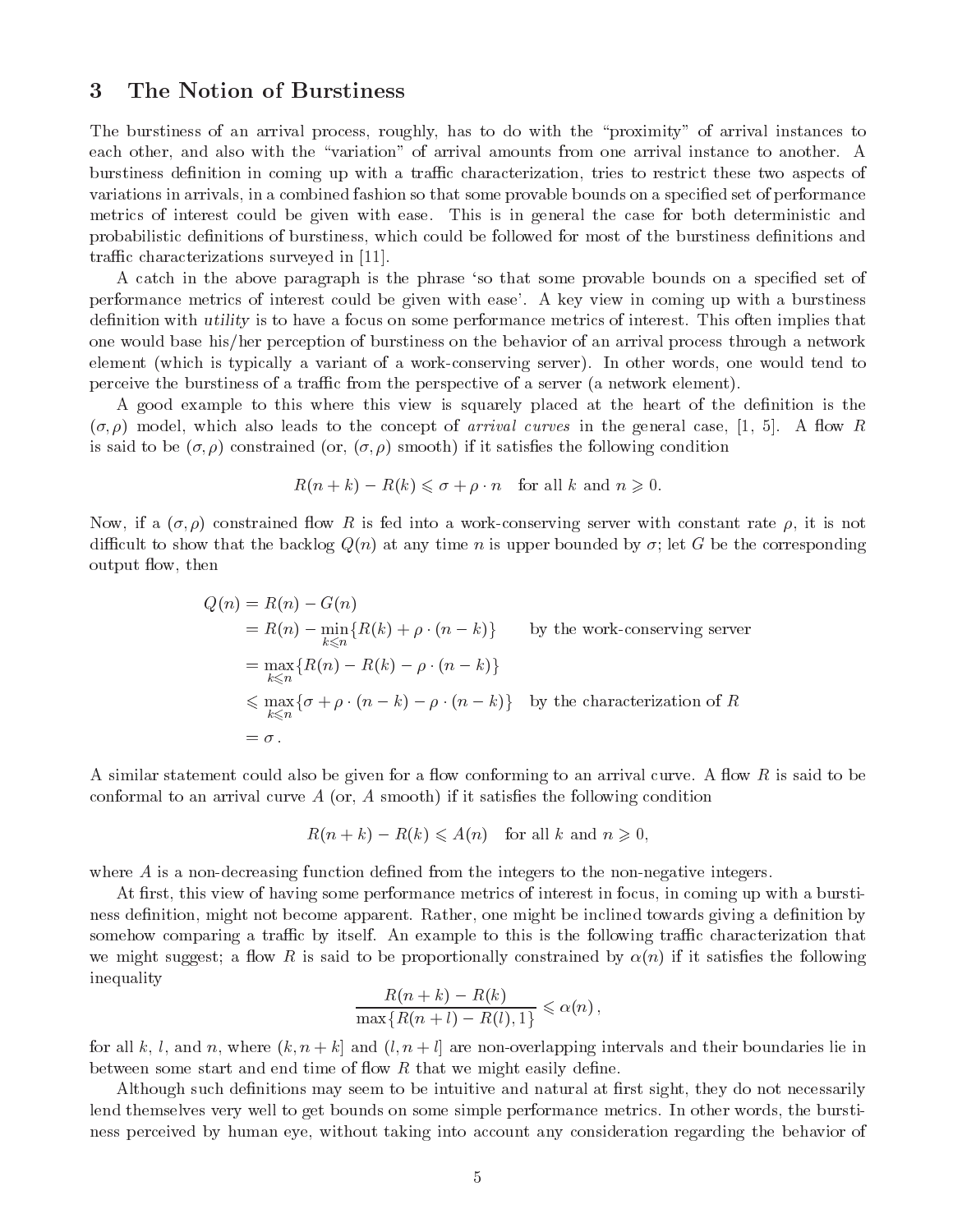

Figure 1: Given a rate-function  $r(n)$  and a trim-off level  $\sigma$ , the trimmed rate-function  $r_1(n)$  and the trimmed-off rate-function  $r_2(n)$ .

a traffic through a server (a network element in general), does not necessarily suit well for performance analysis, and is not necessarily the same as burstiness that one might perceive from the perspective of a server. Said differently, bare human perception of burstiness does not necessarily incorporate simple performance metrics (that we are interested in, in general, in performance analysis) in our cognition.

Thus, we choose to base our perception of burstiness of a flow on its behavior through a network element, specically on the queue size behavior.

### 3.1 Burstiness via Level-crossing

Given a flow R, consider its rate-function r. Let us trim r at a certain level  $\sigma$ , as given below where the trimmed rate-function is denoted by  $r_1$ ,

$$
r_1(n) = \min\{r(n), \sigma\} \quad \text{for all } n.
$$

Let us also consider the part of the rate-function which has been trimmed off, i.e.

$$
r_2(n) = r(n) - r_1(n) \quad \text{for all } n.
$$

Vaguely, we would tend to perceive that  $r_2(n)$  is at least as bursty as  $r(n)$ , and  $r_1(n)$  is at most as bursty as  $r(n)$ , for some values of  $\sigma$ . This could be viewed in Figure 1 where time-slots are drawn very close to each other for convenience.

To put it more precisely, if we were to multiply both  $r_1$  and  $r_2$  by some constants  $a_1$  and  $a_2$ , respectively, such that the rate-functions  $[a_1 \cdot r_1(n)]$  and  $[a_2 \cdot r_2(n)]$  would have the same average rates as  $r(n)$ , and feed  $r(n)$ ,  $|a_1 \cdot r_1(n)|$ , and  $[a_2 \cdot r_2(n)]$  into identical network elements with labels 0, 1, and 2, respectively, where the average rate that each network element serves packets is grater than that of its input, we would observe for some values of  $\sigma$  that the queue size behavior in network element 1 is less "erratic" than that of 0, and the queue size behavior in network element 2 is more \erratic" than that of 0, considering the entire duration of the observations.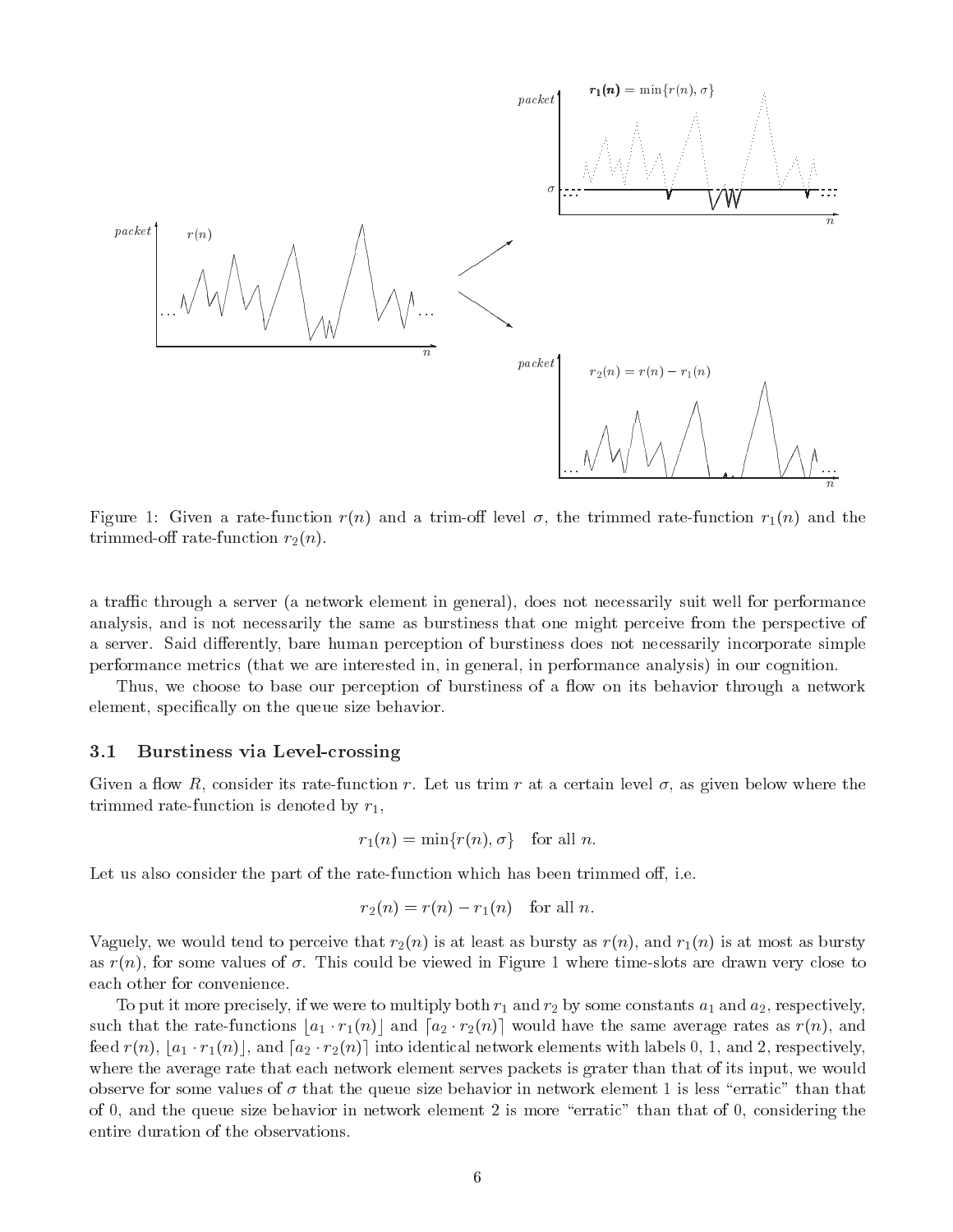In other words, if we select r from a random sample space, and feed all three processes r,  $|a_1 \cdot r_1(n)|$ , and <sup>d</sup>a2 r2(n)e for each selection of <sup>r</sup> into network elements 0, 1, and 2, respectively, and observe the queue size distributions; for some values of  $\sigma$ , the decay rate of the tail of the queue size distribution (i.e. the complementary cumulative distribution function of the queue size) in network element 1 is faster that that of network element 0 after a certain queue size value, and it is slower in network element 2 than that of network element 0 again after a certain queue size value.

So, it is the decay rate of the tail of the queue size distribution that we care about in deciding the degree of burstiness of a flow with respect to another one, after some appropriate normalizations of the flows as we have indicated above. The faster the decay rate is the less bursty the traffic is, and vice versa.

More precisely, we could decide the burstiness of a traffic source A with respect to another one B, from the perspective of a network element of interest, as follows: Normalize the sources such that the average rate of traffic coming out of source A is equal to that of source B. Feed the traffic coming out of each source A and B into identical network elements  $\alpha$  and  $\beta$ , respectively, where the average rate that each network element serves packets is grater than that of its input. Observe the queue size distribution in each network element  $\alpha$  and  $\beta$ . If there exists a queue size level  $\sigma_0$  beyond which the decay rate of the tail of the queue size distribution in network element  $\alpha$  is slower than that of network element  $\beta$ , then source A is more bursty than source B.

Returning to the trimming of rate-function  $r$ , and in light of the above discussions, we might want to lower bound the rate of the overshoot of r above each trim-off level  $\sigma$ , in an attempt to restrict its burstiness. We might also consider to upper bound it as well.

However, recalling our perception of burstiness of a flow via the queue size behavior that it induces on a network element, we might actually want to lower and/or upper bound the rate of the overshoot of not r, but instead for example,  $\max\{0, r(n) - \rho\}$ , if the network element at hand is a work-conserving server with constant rate  $\rho$ .

The lower-bound suggested above, in the case where the network element at hand is a work-conserving server with constant rate  $\rho$ , could be expressed as follows;

$$
L(\sigma, n) \leq \frac{1}{n} \sum_{k < i \leq n+k} \left[ \max\{0, r(i) - \rho\} > \sigma \right].
$$

Notice that above we would like to have the subscript  $k < i \leq n + k'$  of the sum as such, since we would like to have a "stationary" characterization as we have indicated in the introduction.

It is not difficult to show that (which could be inferred from the proof of theorem 2 in getting the line tagged (\*) from the previous line there) the above lower-bound implies the following lower-bound on the tail of the queue size distribution;

$$
L(\sigma, n) \leq \frac{1}{n} \sum_{k < i \leq n+k} [Q(i) > \sigma].
$$

which also implies a lower-bound on the decay rate of the tail of the queue size distribution, and hence on the burstiness of r.

The upper-bound that we have mentioned above could also be expressed as

$$
\frac{1}{n}\sum_{k\sigma\right]\leqslant="" u(\sigma,n)\,.<="">
$$

Notice that this bound would be of no use to get neither an upper-bound nor a lower-bound on the tail of the queue size distribution as we have indicated above, in the case where the network element to which the flow is fed is an  $S$ -server. Again, this could be inferred from the proof of theorem 2 in getting the line tagged  $(*)$  from the previous line there.

However, again, recalling our perception of burstiness of a flow via the queue size behavior that it induces on a network element, we might actually want to lower and/or upper bound the rate of overshoot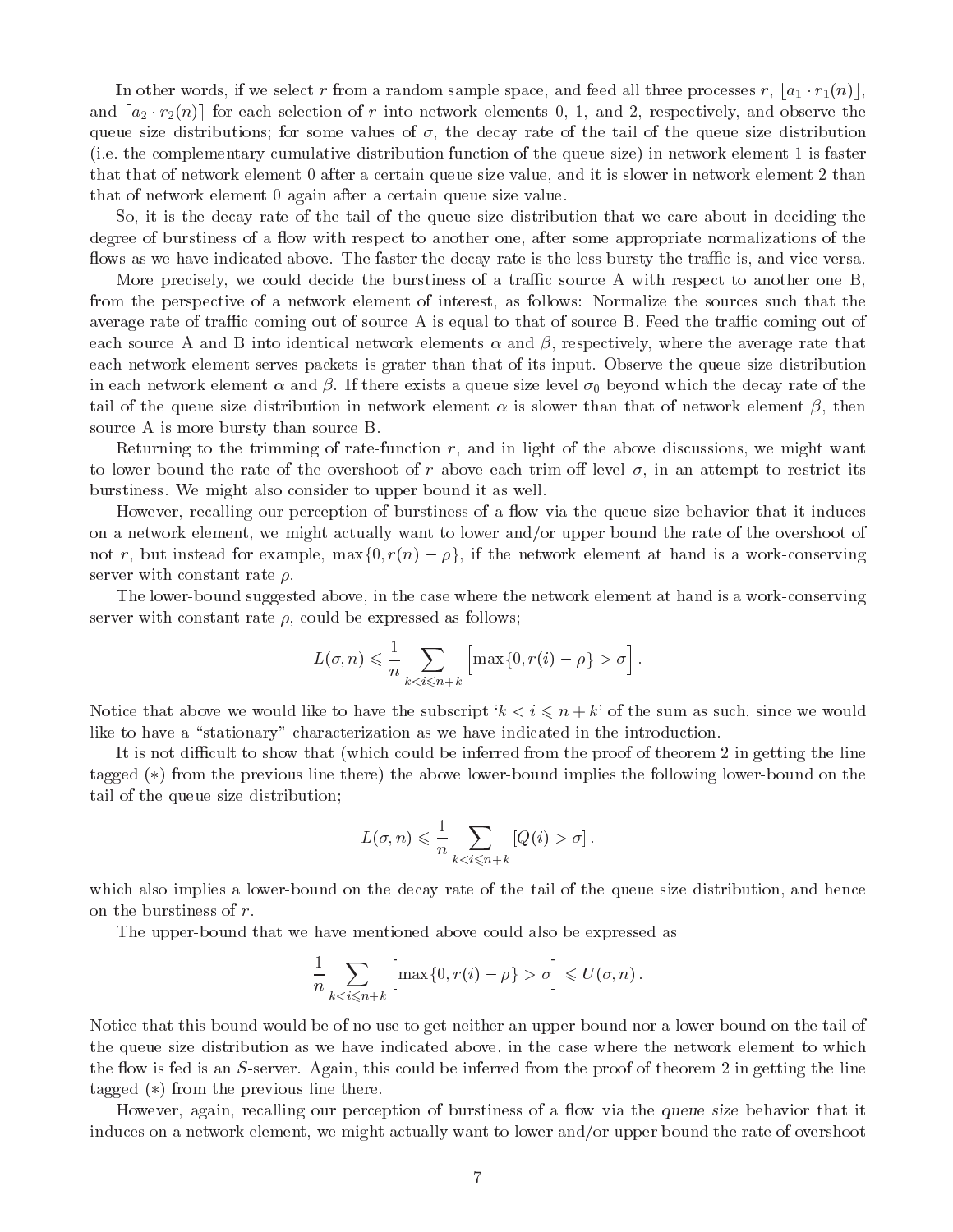of the queue size itself directly, instead of a variant of the rate-function. With this view, we propose the following definition of burstiness, and hence a traffic characterization, in the following section where we utilize an upper-bound as we have indicated above. As for a study regarding a lower-bound, we leave it to a future work.

# 4 A Deterministic Definition of Burstiness

With the discussions and motivations given in section 3, we propose the following definition of burstiness, and hence a traffic characterization.

**Definition 6** A traffic flow R is said to be bursty with service curve S and level-crossing function  $U(\sigma, n)$ , and denote a R  $(1)$  if  $\alpha$  (S), if  $\alpha$  if  $\alpha$  (S), if  $\alpha$ 

$$
\frac{1}{n} \sum_{k < i \le n+k} \left[ R(i) - R(j) > S(i-j) + \sigma, \quad \text{for some } j < i \right] \le U(\sigma, n) \tag{1}
$$

for an  $\kappa,\ n>0,\$  and  $\sigma,\$  where  $U(\sigma,n)$  is defined from  $\Bbb Z\times\Bbb Z^+$  to the non-negative real numbers.

We assume that the following properties hold for any level-crossing function  $U(\sigma, n)$ , without loss of generality:

- 1.  $U(\sigma, n)$  is non-increasing in  $\sigma$ , since the quantity corresponding to a  $\sigma$  on the left-hand-side of inequality (1) is non-increasing with  $\sigma$ .
- 2. Clearly,  $U(\sigma, n) \leq 1$  for any  $\sigma$  and  $n > 0$ . Furthermore, we assume for mathematical convenience that  $U(\sigma, n) = 1$  for all  $\sigma < 0$  and for any  $n > 0$ , unless otherwise noted from here on.
- 3.  $\lim_{\sigma\to\infty} U(\sigma, n)=0$  for any  $n>0$  (this is certainly the case if flow R is bounded, which we could always assume without loss of generality for almost all practical purposes).

In the rest of this section, we examine some of the properties/implications of definition 6. Specifically, we will show that it satisfies all the properties of a traffic characterization that we have sought to have as stated earlier in the introduction.

# 4.1 Implications on Aggregate Flows and Average Rate

We first show that the traffic characterization provided by definition 6 satisfies the property 1 of a traffic characterization that we have sought to have as stated in the introduction. That is, we show that the aggregate of flows where each flow is characterized according to this characterization could also be easily characterized by the same characterization. This is stated more precisely in the following theorem, and proved thereafter.

**Theorem 1** Let  $R_1$  and  $R_2$  be two flows that  $R_1 \sim (S_1, U_1)$  and  $R_2 \sim (S_2, U_2)$ . The aggregate flow  $R_1 + R_2$ is bursty with service curve  $S_1 + S_2$  and level-crossing function  $U_1 \nabla U_2$  where the convolution is carried out over the first arguments (i.e.  $\sigma$ ) of  $U_i$ 's. In other words,  $R_1 + R_2 \sim (S_1 + S_2, U_1 \nabla U_2)$ .

Let us adopt a convention from here on that whenever we refer to a min-+ convolution of any two bivariate functions, we mean the min-+ convolution carried out over their first arguments.

**Proof:** The proof follows by considering the following statements for any k,  $n > 0$ , i that  $k < i \leq n + k$ ,  $\sigma$ , and  $u \leqslant \sigma$ ;

$$
A: (R_1 + R_2)(i) - (R_1 + R_2)(j) > (S_1 + S_2)(i - j) + \sigma, \quad \text{for some } j < i
$$
\n
$$
A_1: R_1(i) - R_1(j) > S_1(i - j) + u, \quad \text{for some } j < i
$$
\n
$$
A_2: R_2(i) - R_2(j) > S_2(i - j) + \sigma - u, \quad \text{for some } j < i.
$$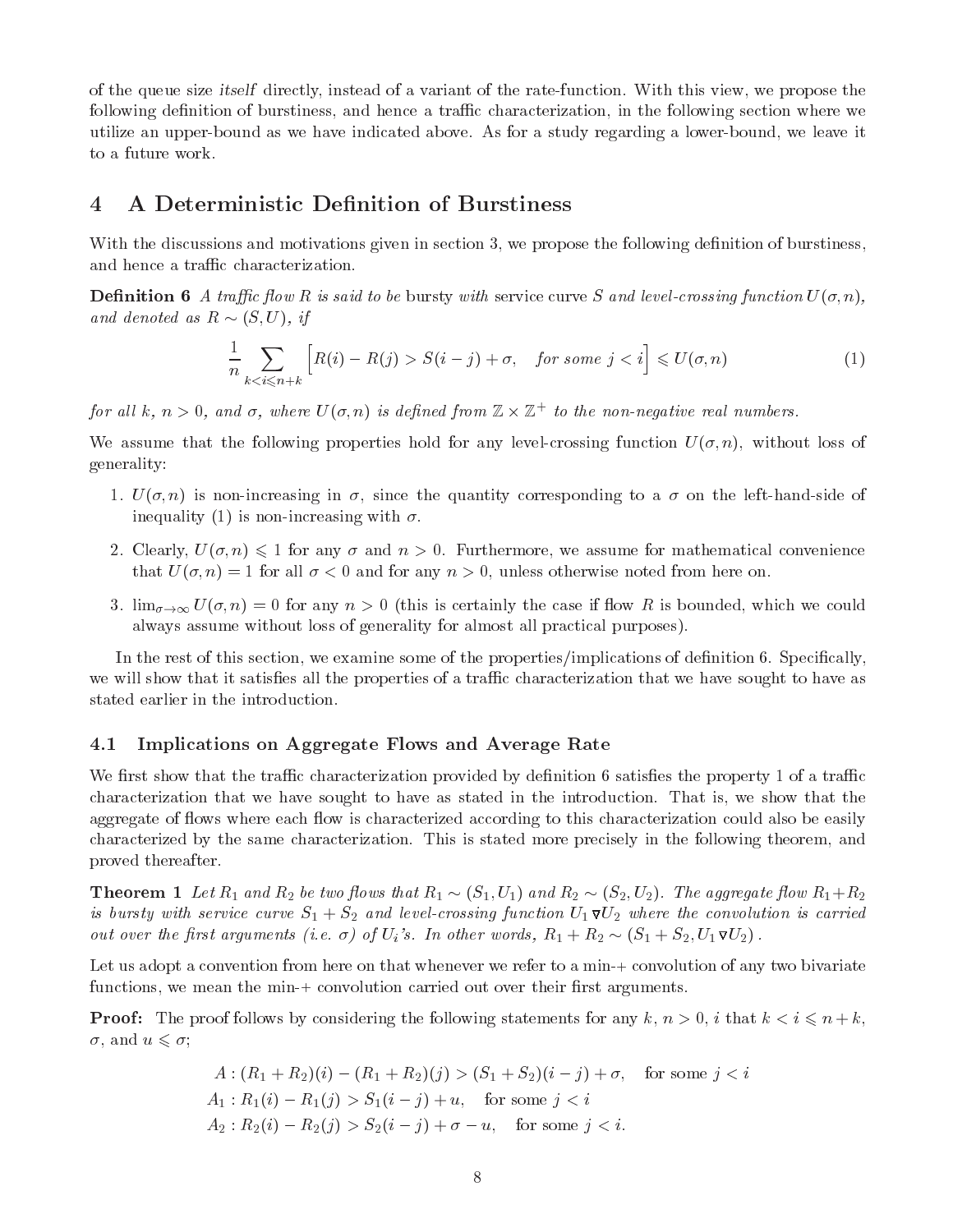Notice that  $A \to (A_1 \cup A_2)$ , since clearly  $\{A_1 \cup A_1 \cup A_2\} \to A_1$ . Thus, we have

$$
[A] \leqslant [A_1 \text{ OR } A_2]
$$
  

$$
\leqslant [A_1] + [A_2].
$$

Since the above inequality holds for any k,  $n > 0$ , i that  $k < i \leq n + k$ ; and since  $R_1 \sim (S_1, U_1)$  and  $R_2 \sim (S_2, U_2)$ , we also have

$$
\frac{1}{n}\sum_{k
$$

Furthermore, since the last inequality holds for any  $u \leq \sigma$ , we get

$$
\frac{1}{n} \sum_{k < i \leqslant n+k} [A] \leqslant \min_{u \leqslant \sigma} \{U_1(u, n) + U_2(\sigma - u, n)\}
$$
\n
$$
= (U_1 \triangledown U_2)(\sigma, n).
$$

One might think that we would have had to use infimum 'inf' above instead of minimum 'min', since  $U_i$ 's are real-valued. However, it turns out that this is not the case since the above minimum is effectively taken over a set of finite number of elements due to the fact that  $U_i(s,n) = 1$  for all  $s < 0$  and for any  $n > 0$ , for i equals to both 1 and 2. Moreover, since  $\lim_{\sigma\to\infty} U(\sigma, n) = 0$  for any U, note that we have  $(U_1 \nabla U_2)(\sigma, n) = 1$  for all  $\sigma < 0$  and  $n > 0.5$  This completes the proof. L.

The burstiness characterization provided by definition 6 has also an implication on the long-term average rate of a flow. This is stated in the following theorem, and proved thereafter. Before we give that, however, we would like to provide the following lemma.

Lemma 1 There holds for any non-negative real number a that

$$
a = \int_0^\infty [a > x] dx.
$$

**Proof:** The proof follows by the following simple manipulation;

$$
\int_0^{\infty} [a > x] dx = \int_0^{a^-} [a > x] dx + \int_a^{\infty} [a > x] dx
$$
  
= 
$$
\int_0^{a^-} 1 dx + \int_a^{\infty} 0 dx
$$
  
= a.

L.

The discrete-time version of the above lemma is given below

$$
a = \sum_{n=0}^{\infty} [a > n]
$$

where  $a$  is any non-negative integer, whose proof also follows similarly.<sup>6</sup>

<sup>6</sup> In general, we have

$$
a = \int_{-\infty}^{0} \left[ a < x \right] dx + \int_{0}^{\infty} \left[ a > x \right] dx \, ,
$$

where *a* is any real number.

 $5$ This is why we have assumed for mathematical convenience that a level-crossing function in burstiness definition 6 satisfies  $U(s, n) = 1$  for all  $s < 0$  and  $n > 0$ .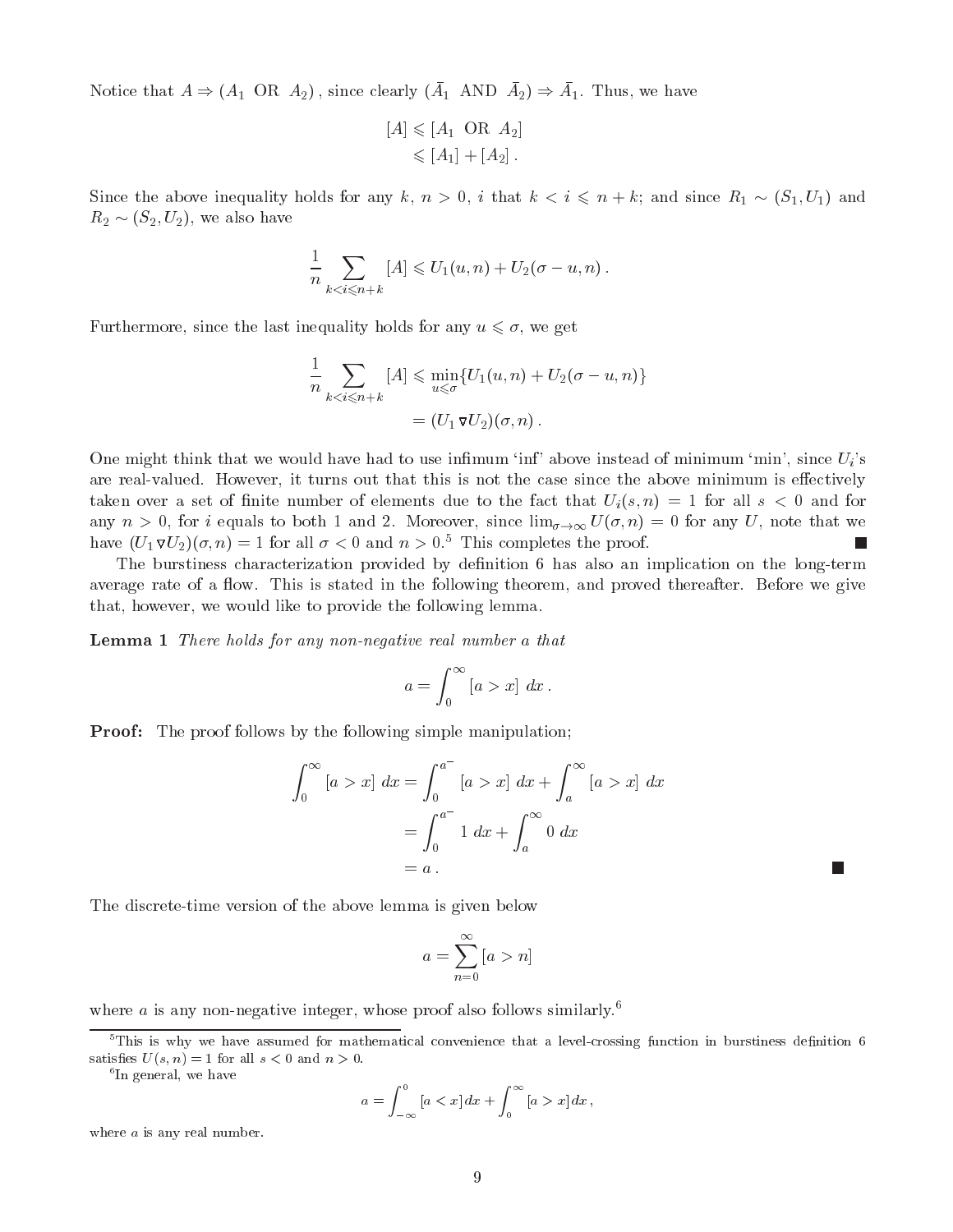**Theorem 2** Given a flow  $R \sim (S, U)$ , the long-term average rate  $\mu$  of flow R satisfies

$$
\mu = \limsup_{(n-k)\to\infty} \frac{R(n) - R(k)}{n-k} \leqslant \limsup_{n\to\infty} \frac{S(n)}{n} + \limsup_{n\to\infty} \sum_{\sigma \geqslant 0} U(\sigma, n) .
$$

Proof: Let  $\mathcal{L}$  is a support of the support of the support of the support of the support of the support of the support of the support of the support of the support of the support of the support of the support of the su n!1  $\sim$  s(  $\sim$  s) and  $\sim$  s(  $\sim$  s) and  $\sim$  s(  $\sim$  s) and  $\sim$  s(  $\sim$  s) and  $\sim$  s(  $\sim$  s) and  $\sim$  s(  $\sim$  s) and  $\sim$  s(  $\sim$  s) and  $\sim$  s(  $\sim$  s) and  $\sim$  s(  $\sim$  s) and  $\sim$  s(  $\sim$  s) and  $\sim$  s(  $\sim$  s) and  $\mathfrak n$ 

The proof follows by considering the total number of packets R(n) R(k) that would arrive in any interval  $(k, n]$ , and upper bounding it as;

$$
R(n) - R(k) = \sum_{k < i \leq n} r(i)
$$
\n
$$
= \sum_{k < i \leq n} \int_{0}^{\infty} [r(i) > \sigma] \, d\sigma
$$
\n
$$
= \int_{0}^{\infty} \sum_{k < i \leq n} [r(i) > \sigma] \, d\sigma
$$
\n
$$
= \int_{0}^{\rho} \sum_{k < i \leq n} [r(i) > \sigma] \, d\sigma + \int_{\rho}^{\infty} \sum_{k < i \leq n} [r(i) > \sigma] \, d\sigma
$$
\n
$$
\leq \int_{0}^{\rho} \sum_{k < i \leq n} 1 \, d\sigma + \int_{\rho}^{\infty} \sum_{k < i \leq n} [r(i) > \sigma] \, d\sigma
$$
\n
$$
= \int_{0}^{\rho} (n - k) \, d\sigma + \int_{0}^{\infty} \sum_{k < i \leq n} [r(i) > \rho + \sigma] \, d\sigma
$$
\n
$$
= \rho \cdot (n - k) + \int_{0}^{\infty} \sum_{k < i \leq n} [r(i) > \rho + \sigma] \, d\sigma
$$
\n
$$
\leq \rho \cdot (n - k) + \int_{0}^{\infty} \sum_{k < i \leq n} [R(i) - R(j) > \rho \cdot (i - j) + \sigma, \quad \text{for some } j < i] \, d\sigma
$$
\n
$$
\leq \rho \cdot (n - k) + \int_{0}^{\infty} \sum_{k < i \leq n} [R(i) - R(j) > S(i - j) + \sigma, \quad \text{for some } j < i] \, d\sigma
$$
\n
$$
\leq \rho \cdot (n - k) + \sum_{\sigma=0}^{\infty} \sum_{k < i \leq n} [R(i) - R(j) > S(i - j) + \sigma, \quad \text{for some } j < i]
$$
\n
$$
\leq \rho \cdot (n - k) + \sum_{\sigma=0}^{\infty} U(\sigma, n - k) \cdot (n - k).
$$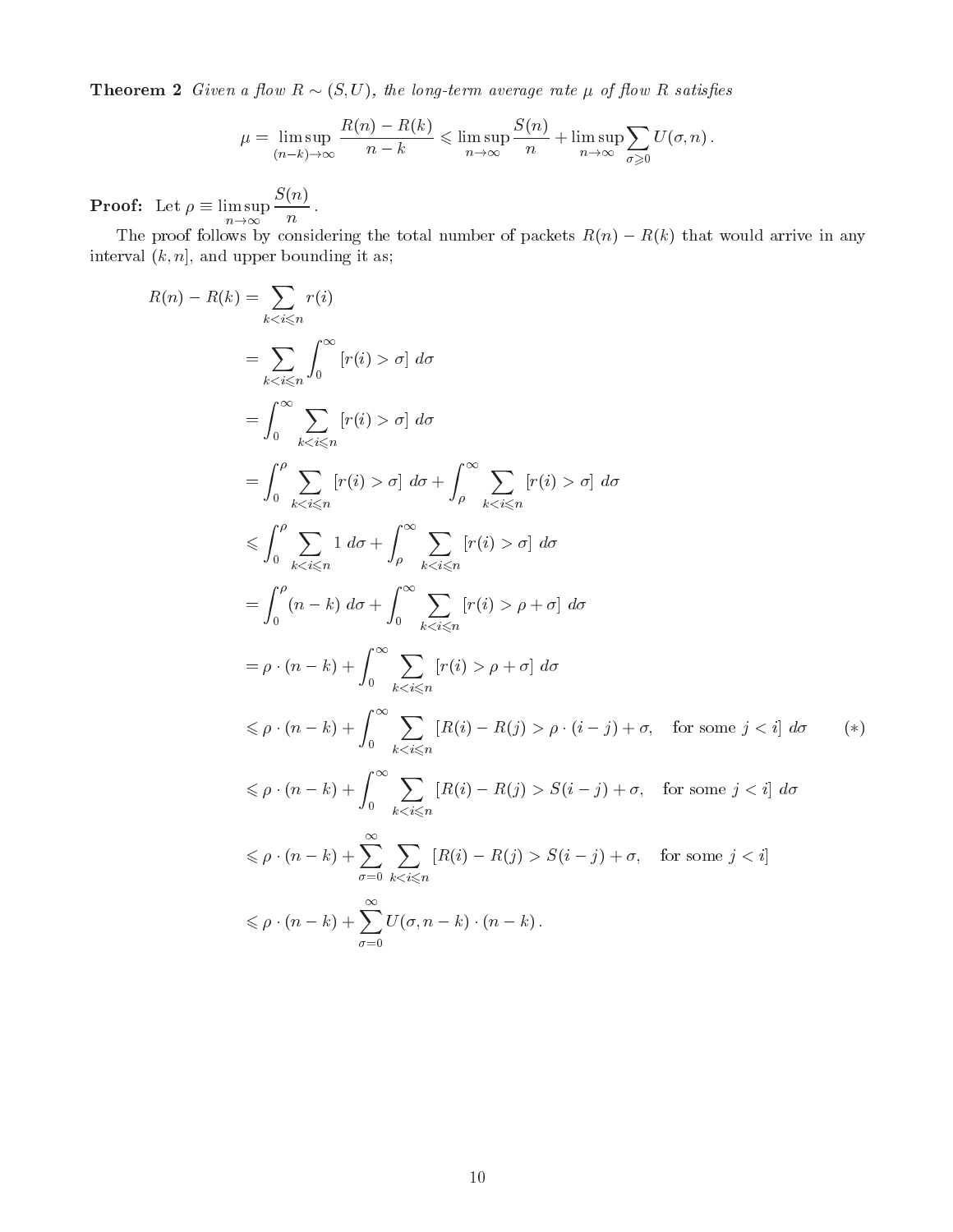Hence, we get

$$
\mu = \limsup_{(n-k)\to\infty} \frac{R(n) - R(k)}{n - k}
$$
\n
$$
\leqslant \limsup_{(n-k)\to\infty} \frac{\rho \cdot (n - k) + \sum_{\sigma=0}^{\infty} U(\sigma, n - k) \cdot (n - k)}{n - k}
$$
\n
$$
= \limsup_{(n-k)\to\infty} \left( \rho + \sum_{\sigma=0}^{\infty} U(\sigma, n - k) \right)
$$
\n
$$
= \rho + \limsup_{(n-k)\to\infty} \sum_{\sigma=0}^{\infty} U(\sigma, n - k)
$$
\n
$$
= \rho + \limsup_{n \to \infty} \sum_{\sigma=0}^{\infty} U(\sigma, n)
$$
\n
$$
= \limsup_{n \to \infty} \frac{S(n)}{n} + \limsup_{n \to \infty} \sum_{\sigma=0}^{\infty} U(\sigma, n)
$$

**Example 1** For service curves of the form  $S(n) = \max\{0, \rho(n - D)\}\$ , the long-term average rate  $\mu$ of a resource  $\mathcal{S}$  , we are property by the second best for  $\mathcal{S}$ 

$$
\rho + \limsup_{n \to \infty} \sum_{\sigma=0}^{\infty} U(\sigma, n).
$$

Whenever we refer to a service curve of the form  $S(n) = \max\{0, \rho(n - D)\}\,$ , we assume  $\rho$  to be a positive integer, and  $D$  to be a non-negative finite integer, just for the sake of simplicity. We could have also adopted that  $S(n) = \max\{0, \lfloor \rho(n - D) \rfloor\}$ , however that would have cluttered the arguments in examples.

In the following section, we study the implications of definition 6 for an S-server, whereby we show some of the other properties of this characterization pursuant to the properties of a traffic characterization that we have sought to have as stated earlier in the introduction.

# 4.2 Implications for an S-server

If a flow  $R \sim (S, U)$  is fed into an S-server, the queue size Q at the server is also similarly upper bounded by U. This is stated more precisely in the following theorem, and proved thereafter. The queue size  $Q(n)$  is the total number of packets which resides in the server at time  $n$ ; that is, if  $R$  and  $G$  denote the aggregates of the flows at the input and at the output of the server, respectively, then  $Q(n) = R(n) - G(n)$ .

ow R (S; U) is fed in put the server with server with service curve S, then the queue S, then the queue S, then the queue S, then the queue S, then the queue S, then the queue S, then the queue S, then the queue S, then t  $size\ Q$  at the server satisfies

$$
\frac{1}{n} \sum_{k < i \le n+k} [Q(i) > \sigma] \le U(\sigma, n)
$$

for all k,  $n > 0$ , and  $\sigma$ .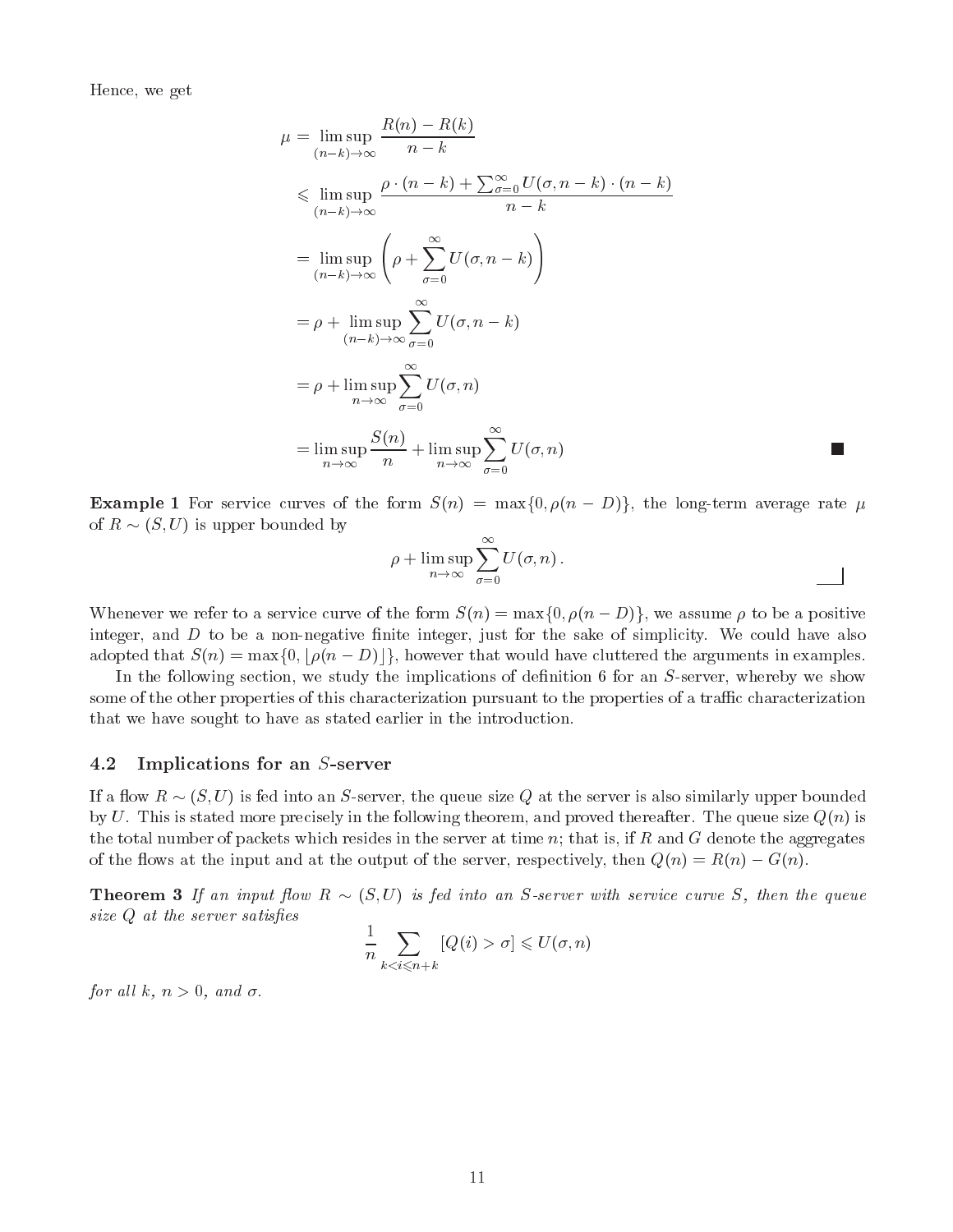**Proof:** Let the corresponding output flow be denoted by  $G$ . The proof follows by considering the following statements and their evaluations for any k,  $n > 0$ , i that  $k < i \leq n + k$ , and  $\sigma$ ;

$$
[Q(i) > \sigma] = [R(i) - G(i) > \sigma]
$$
  
\n
$$
\leq [R(i) - \min_{j \leq i} \{R(j) + S(i - j)\} > \sigma]
$$
  
\n
$$
= \left[\max_{j \leq i} \{R(i) - R(j) - S(i - j)\} > \sigma\right]
$$
  
\n
$$
= [R(i) - R(j) - S(i - j) > \sigma, \text{ for some } j < i]
$$
  
\n
$$
= [R(i) - R(j) > S(i - j) + \sigma, \text{ for some } j < i]
$$

hence, we get

$$
\frac{1}{n} \sum_{k < i \le n+k} \left[ Q(i) > \sigma \right] \leq \frac{1}{n} \sum_{k < i \le n+k} \left[ R(i) - R(j) > S(i-j) + \sigma, \quad \text{for some } j < i \right] \tag{*}
$$
\n
$$
\leq U(\sigma, n).
$$

Notice that this result could in fact be used to measure a level-crossing function  $U$  of an input traffic  $R$ for any given service curve S. To do this, we would need to have an  $S$ -server with equality (note the definition given right after the definition of an  $S$ -server). Then, upon feeding a flow R into a such  $S$ server, we would observe the queue size  $Q$  at the server. The supremum of the empirical values of the quantity on the left-hand-side of the inequality in theorem 3 would give the tightest (i.e. the smallest) possible level-crossing function U in characterizing the flow R as  $R \sim (S, U)$ . This is facilitated by the fact that when we have an  $S$ -server with equality, the relations in lines tagged  $(*)$  above in the proof of the theorem 3 become an equality.

Given a flow R with unknown characterization according to definition 6, we can find a characterization of it by utilizing theorem 2 and theorem 3, if the long-term average rate  $\mu$  of R is know-it is often not difficult to get a fairly good approximation of long-term average rate of a flow by a variant of the Law of Large Numbers. By theorem 2, we could pick a service curve S that  $\limsup_{n\to\infty} \frac{1}{n} \geq \mu$ . Thus, service curve  $S(n) = \max\{0, \lceil \mu \rceil : n\}$  is a good candidate to find a characterization of R according to definition 6, as well as service curves of the from  $S(n) = \max\{0, \lceil \mu \rceil (n - D)\}\.$  Then, by theorem 3 and the discussions given in the previous paragraph, we could find a tight level-crossing function  $U$  to complete the characterization.

The output flow of an S-server fed by a flow  $R \sim (S, U)$  could also be easily characterized according to definition 6. This is stated in the following theorem, and proved thereafter.

owners are the output from the of an S-service curve S, fed by a fed by a fed by a strong to the state of the with service curve S and the level-crossing functions of I. In other words, G  $\sim$  Will show the state of  $\sim$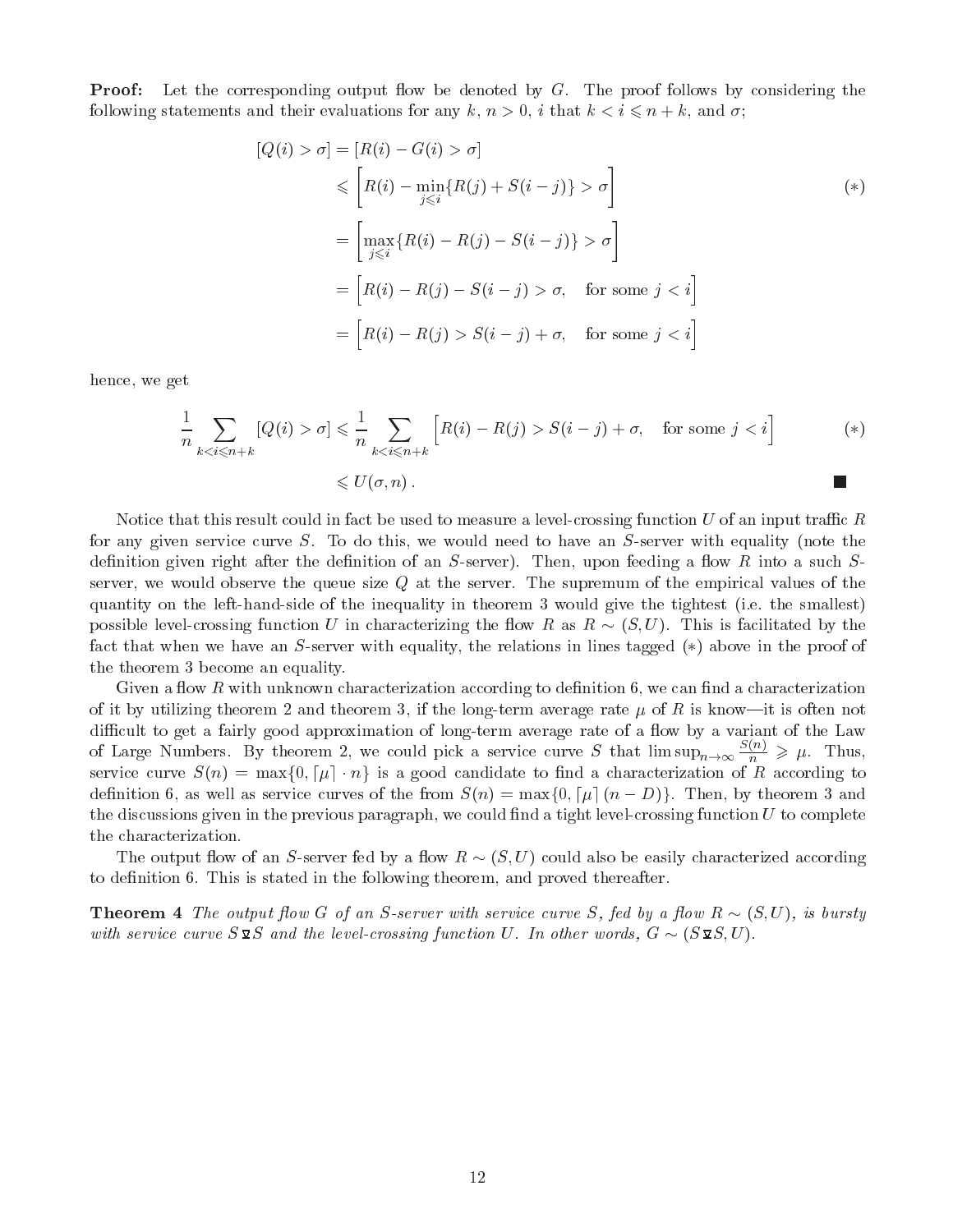**Proof:** The proof follows by considering the following statements and their evaluations for any  $k, n > 0$ , i that  $k < i \leq n + k$ ,  $j < i$ , and  $\sigma$ ;

$$
\begin{aligned}\n\left[G(i) - G(j) > (S \mathbf{S} S)(i - j) + \sigma\right] &\leq \left[G(i) - (R \mathbf{V} S)(j) > (S \mathbf{S} S)(i - j) + \sigma\right] \\
&\leq \left[R(i) - (R \mathbf{V} S)(j) > (S \mathbf{S} S)(i - j) + \sigma\right] \\
&= \left[R(i) - \min_{h \leq j} \{R(h) + S(j - h)\} > (S \mathbf{S} S)(i - j) + \sigma\right] \\
&= \left[\max_{h \leq j} \{R(i) - R(h) - S(j - h)\} > (S \mathbf{S} S)(i - j) + \sigma\right] \\
&= \left[R(i) - R(h) - S(j - h) > (S \mathbf{S} S)(i - j) + \sigma, \quad \text{for some } h \leq j\right] \\
&= \left[R(i) - R(h) > (S \mathbf{S} S)(i - j) + S(j - h) + \sigma, \quad \text{for some } h \leq j\right] \\
&\leq \left[R(i) - R(h) > S(i - h) - S(j - h) + S(j - h) + \sigma, \quad \text{for some } h \leq j\right] \\
&= \left[R(i) - R(h) > S(i - h) + \sigma, \quad \text{for some } h \leq j\right] \\
&= \left[R(i) - R(h) > S(i - h) + \sigma, \quad \text{for some } h \leq j < i\right] \\
&\leq \left[R(i) - R(h) > S(i - h) + \sigma, \quad \text{for some } h < j\right].\n\end{aligned}
$$

Taking the logical 'OR' of the statements appearing on either side in the last line above, over all  $j < i$ (note that the logical  $\cdot$  OR  $\cdot$  of the statement on the right-hand-side is just equal to itself), we get

$$
\[G(i) - G(j) > (S \times S)(i - j) + \sigma, \quad \text{for some } j < i\] \leq \[R(i) - R(h) > S(i - h) + \sigma, \quad \text{for some } h < i\].
$$

Hence, we obtain the desired result as shown below, by appropriate summations and divisions;

$$
\frac{1}{n} \sum_{k < i \le n+k} \left[ G(i) - G(j) > (S \mathbf{\Sigma} S)(i-j) + \sigma, \quad \text{for some } j < i \right] \le \frac{1}{n} \sum_{k < i \le n+k} \left[ R(i) - R(h) > S(i-h) + \sigma, \quad \text{for some } h < i \right] \le U(\sigma, n)
$$

We might actually need to slightly rectify the above result by replacing the service curve  $S\mathfrak{D}S$  in characterizing the output flow, by  $S_o$  given below

$$
S_o(n) = \begin{cases} 0 & \text{if } n \leq 0\\ (S\,\mathbf{\Omega}S)(n) & \text{else.} \end{cases}
$$

We would like to have this rectification for two reasons: (1) A service curve is defined to take on the value zero for non-negative values of its argument. (2) We would only need to have  $S\mathfrak{g}_S$  for positive values of its argument (as this could be noted from the first line of the proof of the above result). We have not done this rectication in the body of the theorem in order not to clutter the result.

**Example 2** For service curves of the form  $S(n) = \max\{0, \rho(n - D)\}\)$ , the min-+ deconvolution of S with itself is equal to  $\max\{0, \rho \cdot n\}$ ; whereby also note that for service curves of the form  $S(n) = \max\{0, \rho \cdot n\}$ (i.e. when  $D = 0$ ), the deconvolution of S with itself is equal to itself.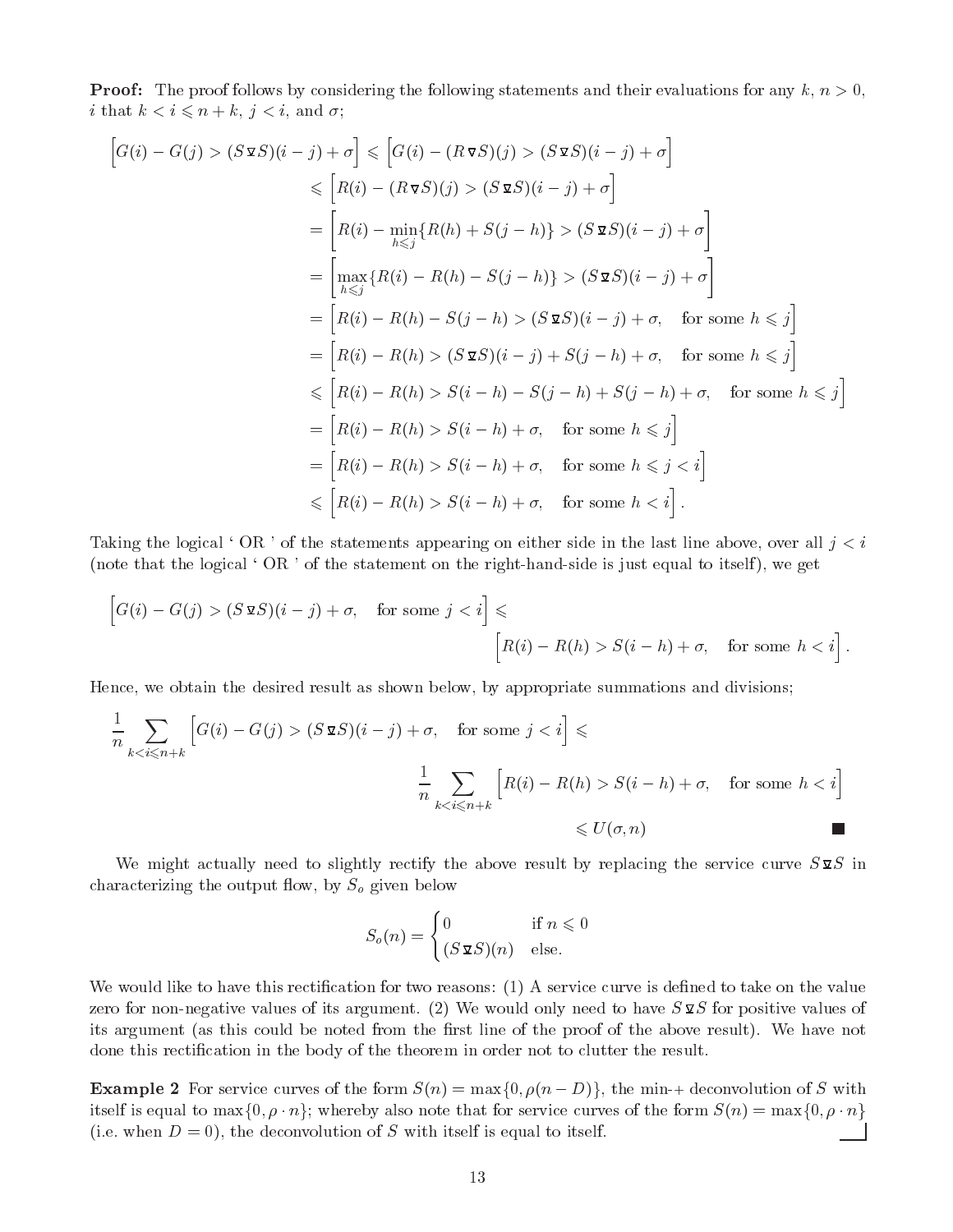The burstiness characterization provided by definition 6 has also an implication on the *virtual-delay* at an S-server. Virtual-delay, which has been previously introduced in the literature, is defined below.

**Definition 7** The virtual-delay  $D(n)$  at any time n for an input flow R at a network element is defined as

 $D(n) = \min\{\delta : \delta \geq 0, G(n + \delta) \geq R(n)\}\$ 

where  $G$  is the corresponding output flow.

The virtual-delay  $D(n)$  is basically the delay experienced by the packets arriving at time n, through the network element, if the packets are to be served in the order in which they have arrived.

**Theorem 5** If a flow  $R \sim (S, U)$  is fed into an S-server with service curve S, then the virtual-delay  $D(n)$ at the server satisfies

$$
\frac{1}{n} \sum_{k < i \leqslant n+k} [D(i) > \sigma] \leqslant U\big((S \mathbf{X} S)(\sigma), n\big)
$$

for all k,  $n > 0$ , and  $\sigma$ .

**Proof:** The proof follows by considering the following statements and their evaluations for any  $k, n > 0$ , i that  $k < i \leqslant n + k$ , and  $\sigma$ ;

$$
[D(i) > \sigma] = [G(i + \sigma) < R(i)]
$$
  
\n
$$
\leq [(R \nabla S)(i + \sigma) < R(i)]
$$
  
\n
$$
= [R(i) - (R \nabla S)(i + \sigma) > 0]
$$
  
\n
$$
= \left[R(i) - \min_{j \leq i + \sigma} \{R(j) + S(i + \sigma - j)\} > 0\right]
$$
  
\n
$$
= \left[\max_{j \leq i + \sigma} \{R(i) - R(j) - S(i + \sigma - j)\} > 0\right]
$$
  
\n
$$
= \left[R(i) - R(j) - S(i + \sigma - j) > 0, \text{ for some } j < i\right]
$$

(note that a j above can not be greater than or equal to i, since in that case the left-hand-side of the inequality could not become positive)

$$
= [R(i) - R(j) > S(i + \sigma - j), \quad \text{for some } j < i]
$$
\n
$$
= [R(i) - R(j) > S(i - j) + S(i - j + \sigma) - S(i - j), \quad \text{for some } j < i] \quad (*)
$$
\n
$$
\leq [R(i) - R(j) > S(i - j) + (S \mathbf{I} \mathbf{S})(\sigma), \quad \text{for some } j < i]
$$

hence, by appropriate summations and divisions, and applying the burstiness characterization of R, we obtain the desired result as shown below;

$$
\frac{1}{n} \sum_{k < i \le n+k} [D(i) > \sigma] \le \frac{1}{n} \sum_{k < i \le n+k} \left[ R(i) - R(j) > S(i-j) + (S \mathbf{X} S)(\sigma), \quad \text{for some } j < i \right]
$$
\n
$$
\le U\left( (S \mathbf{X} S)(\sigma), n \right).
$$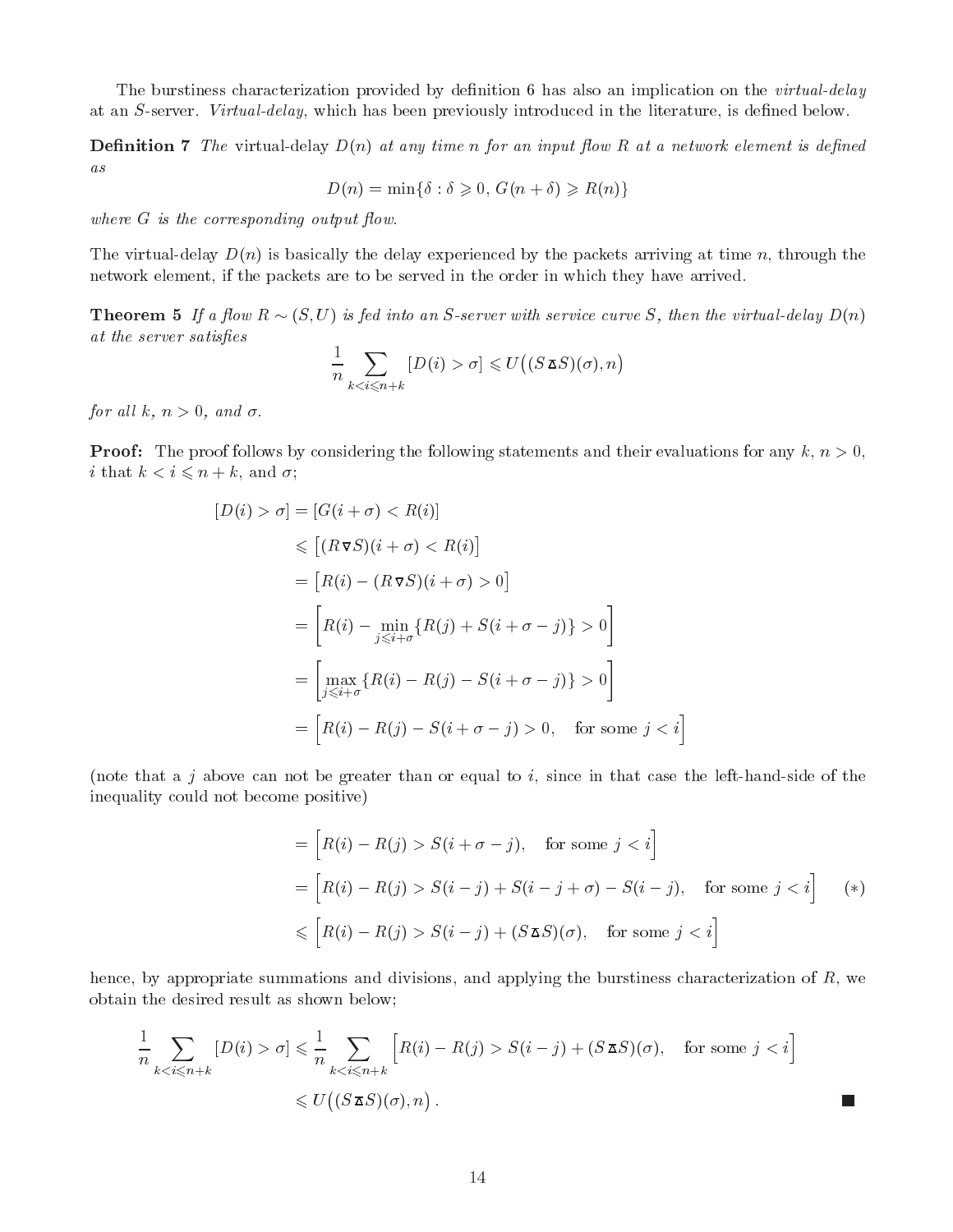We could actually slightly improve the above result. This could be done if we would replace the subscript  $k \geq 0$  in taking the max-+ deconvolution of S with itself by  $k > 0$ , as it could be noted by the line tagged (\*) in the derivation of the above result, since in that line we have  $i < i'$ .

This result could in fact be further improved if we set a time origin for flows. That is; if we assume for almost all practical purposes that flow R satisfies  $R(-\infty) = 0$ , i.e. there is a certain point in time before which no packet has arrived in flow R, and call that point as the origin (i.e.  $n = 0$ ), then we could replace  $(S \Delta S)(\sigma)$  in the above result by

$$
\min_{0
$$

which is greater than or equal to  $(S \triangle S)(\sigma)$ . This again could be noted by the line tagged (\*) in the derivation. However, if we do that, we would obtain a more time-dependent result (i.e. the first argument of the level-crossing function on the right-hand-side of the inequality in theorem 5 also depends on time  $n$ ), whereas the result we have here is less time-dependent.

**Example 3** For service curves of the form  $S(n) = \max\{0, \rho(n - D)\}\)$ , the max-+ deconvolution of S with itself is given by

$$
(S \mathbf{X} S)(n) = \begin{cases} -\rho \cdot n & \text{if } n < 0 \\ 0 & \text{if } 0 \leq n < D \\ \rho \cdot (n - D) & \text{else} \end{cases}
$$

which is also equal to  $\min\{\rho \cdot n, S(n)\}\$  if we were to express it more compactly. Hence for service curves of this form, the bound on the distribution of the virtual-delay  $D(n)$  is given by<sup>7</sup>

$$
U\big((S \mathbf{X} S)(\sigma), n\big) = \begin{cases} 1 & \text{if } \sigma < 0 \\ U(0, n) & \text{if } 0 \leqslant \sigma < D \\ U(\rho \, (\sigma - D), n) & \text{else.} \end{cases}
$$

These results with a little bit of more work, facilitate a systematic treatment of performance guarantees in tandem networks analytically. This is the sub ject of a later section.

#### $4.2.1$ Average Performance Guarantees at an S-server

It immediately follows by the results in section 4.2 that we could also give average performance guarantees at an S-server with the burstiness characterization provided by definition 6. Specifically, by theorems 3 and 5, we could see that time-averaged virtual-delay and backlog are also bounded. These are pointed out by the following corollaries.

**Corollary** 1 If an input flow  $R \sim (S, U)$  is fed into an S-server with service curve S, the average queue size  $Q(n)$  at the server is upper bounded as

$$
\frac{1}{n-k}\sum_{k
$$

and hence, the long-term average queue size is upper bounded as

$$
\limsup_{(n-k)\to\infty}\frac{1}{n-k}\sum_{k
$$

With the first improvement that we have mentioned before, we could actually replace 'D' by 'D-1', and obtain a tighter bound on the distribution of the virtual-delay.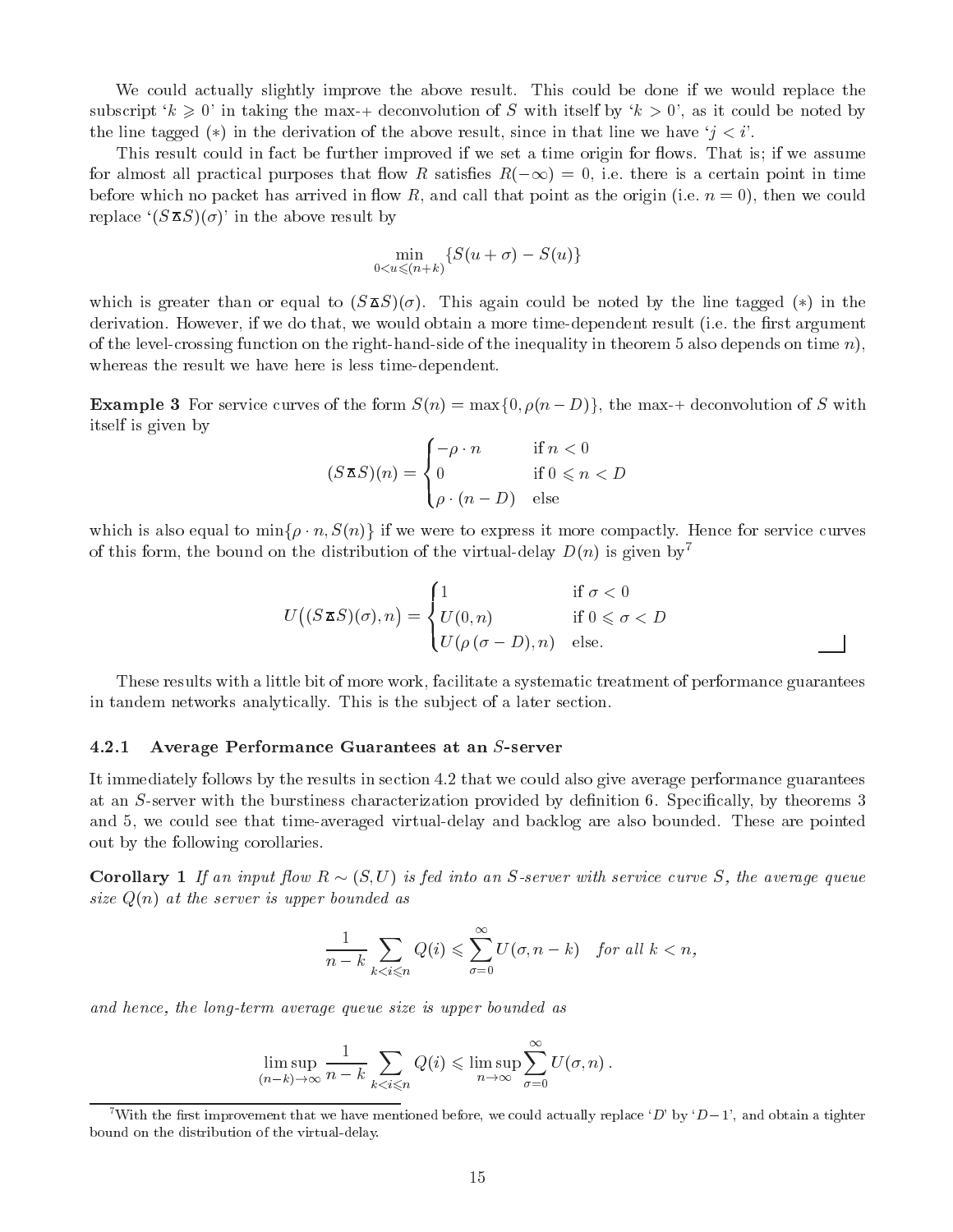**Proof:** The proof follows immediately by theorem 3, as shown below; it holds for all  $k < n$  that

$$
\sum_{k < i \leq n} Q(i) = \sum_{k < i \leq n} \sum_{\sigma \geq 0} [Q(i) > \sigma]
$$
\n
$$
= \sum_{\sigma \geq 0} \sum_{k < i \leq n} [Q(i) > \sigma]
$$
\n
$$
\leq \sum_{\sigma \geq 0} (n - k) U(\sigma, n - k)
$$

dividing both sides by  $n - k$ , we get

$$
\frac{1}{n-k}\sum_{k
$$

Consequently, the long-term average queue size is upper bounded as

$$
\limsup_{(n-k)\to\infty} \frac{1}{n-k} \sum_{k \leq i \leq n} Q(i) \leq \limsup_{n\to\infty} \sum_{\sigma=0}^{\infty} U(\sigma, n).
$$

Note that, given a flow  $R \sim (S, U)$  where U is the tightest possible level-crossing function, if the area under U is not finite for some n (i.e. the sum  $\sum_{\sigma=0}^{\infty} U(\sigma, n) = \infty$  for some n), then when flow R is fed into an S-server with equality (note the definition given right after the definition of an S-server), the the long-term average queue size becomes unbounded.

Similarly, the time-averaged virtual-delay is also upper bounded, which is given below by the following corollary.

ow R is fed in the input of the angle in the angle into an S-server with service curve  $\mathcal{S}$  and average  $\mathcal{S}$ virtual-delay  $D(n)$  at the server is upper bounded as

$$
\frac{1}{n-k}\sum_{k
$$

and hence, the long-term average virtual-delay is upper bounded as

$$
\limsup_{(n-k)\to\infty}\frac{1}{n-k}\sum_{k
$$

**Proof:** The proof follows immediately by theorem 5, as shown below; it holds for all  $k < n$  that

$$
\sum_{k < i \leq n} D(i) = \sum_{k < i \leq n} \sum_{\sigma \geq 0} [D(i) > \sigma]
$$
\n
$$
= \sum_{\sigma \geq 0} \sum_{k < i \leq n} [D(i) > \sigma]
$$
\n
$$
\leq \sum_{\sigma \geq 0} (n - k) U((S \mathbf{\Delta} S)(\sigma), n - k)
$$

dividing both sides by  $n - k$ , we get

$$
\frac{1}{n-k}\sum_{k
$$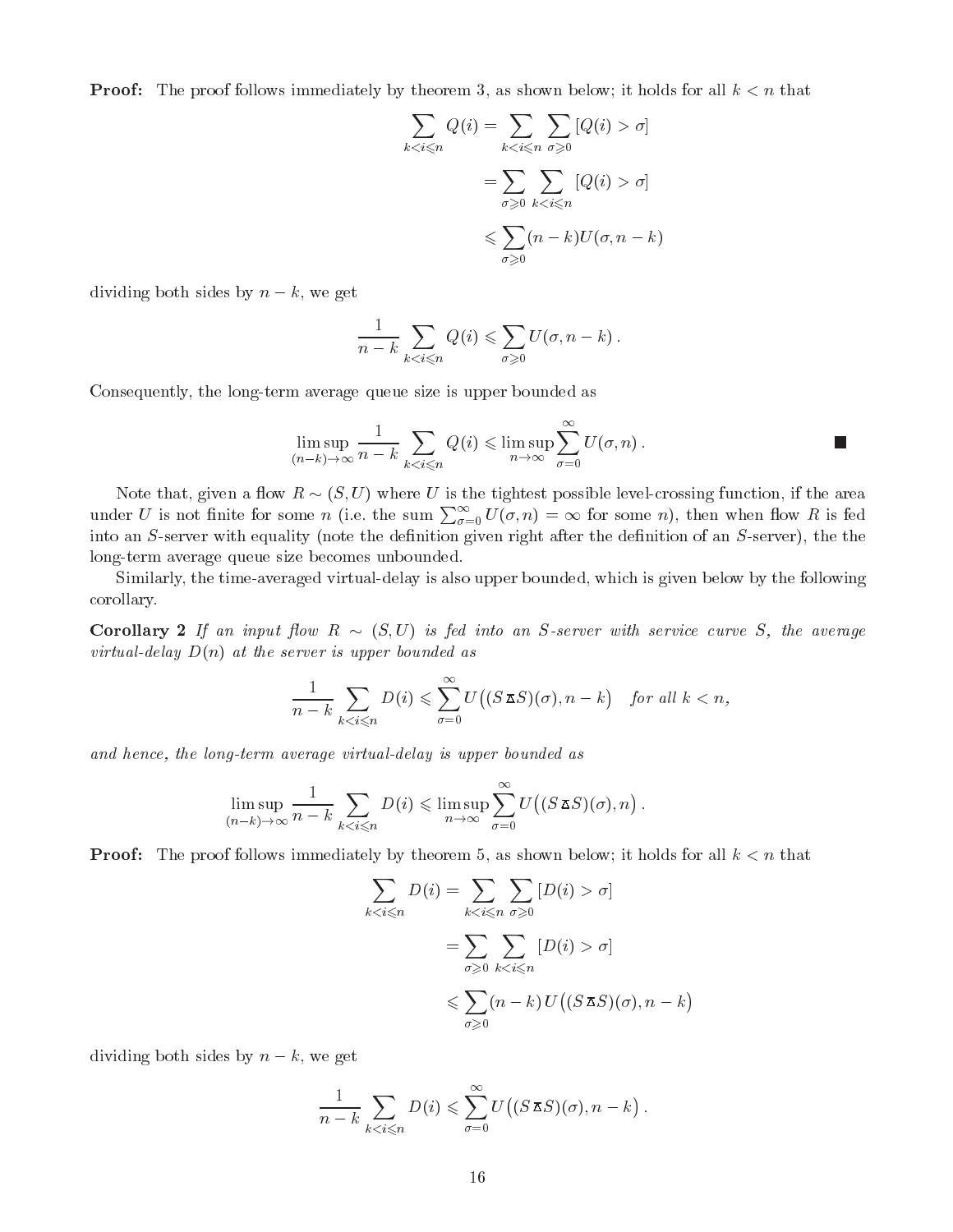Consequently, the long-term average queue size is upper bounded as

$$
\limsup_{(n-k)\to\infty}\frac{1}{n-k}\sum_{k
$$

**Example 4** For service curves of the form  $S(n) = \max\{0, \rho(n - D)\}\)$ , we have pointed out earlier what U  $(S_{\mathbf{\Delta}}S)(\sigma), n$  would be in example 3. So, for service curves of this form, the average virtual-delay  $D(n)$ at an S-server is upper bounded by the above corollary as

$$
\limsup_{(n-k)\to\infty} \frac{1}{n-k} \sum_{k < i \leq n} D(i) \leq \limsup_{n\to\infty} \sum_{\sigma=0}^{\infty} U\big((S \mathbf{X} S)(\sigma), n\big)
$$
\n
$$
= D \cdot \limsup_{n\to\infty} U(0, n) + \limsup_{n\to\infty} \sum_{\sigma=D}^{\infty} U(\rho(\sigma - D), n)
$$
\n
$$
= D \cdot \limsup_{n\to\infty} U(0, n) + \limsup_{n\to\infty} \sum_{\sigma=0}^{\infty} U(\rho \cdot \sigma, n).
$$

Since,  $U(\sigma, n) \leq 1$  for all  $\sigma$  and  $n > 0$ , we also have

$$
\limsup_{(n-k)\to\infty}\frac{1}{n-k}\sum_{k
$$

# 4.3 Performance Guarantees Over A Tandem of Network Elements

Performance guarantees over a tandem of network elements, in the framework of definition 6, follow almost directly from the results in section 4.2 where implications of the burstiness characterization provided by definition 6 is studied for an S-server. In order to discover such performance guarantees, we would need to generalize the results in section 4.2, slightly. These generalizations are realized when we consider feeding a now characterized according to definition  $\mathfrak o$  with service curve  $\mathfrak d$  , into an  $\mathfrak d$ -server with service curve  $\mathfrak d$ where  $S$  is not necessarily equal to  $S$  . In the following subsection, we provide these generalizations. The results in this section could further be improved slightly if we pay a close attention to some of the variables, as we have just pointed out earlier after the proof of theorem 5. However, doing that would clutter the exposure of the results, hence we have chosen not to do this in this paper. Such improvements could be followed similarly as presented in the corresponding section in [12].

### 4.3.1 Generalized Implications for an S-server

Derivations to obtain the results in this section are similar to those of section 4.2, and can be followed in parallel. Some of the explanations that might be needed further for the results in this section could be found in section 4.2 where corresponding results are provided.

**Theorem 6** If an input  $\pi$  low  $K \sim (S, U)$  is feating an S-server with service curve S, the queue size Q at the server satisfies

$$
\frac{1}{n} \sum_{k < i \le n+k} \left[ Q(i) > \sigma \right] \leqslant U\left( \left( S \mathbf{\Sigma} S^* \right) (0) + \sigma, n \right)
$$

for all k,  $n > 0$ , and  $\sigma$ .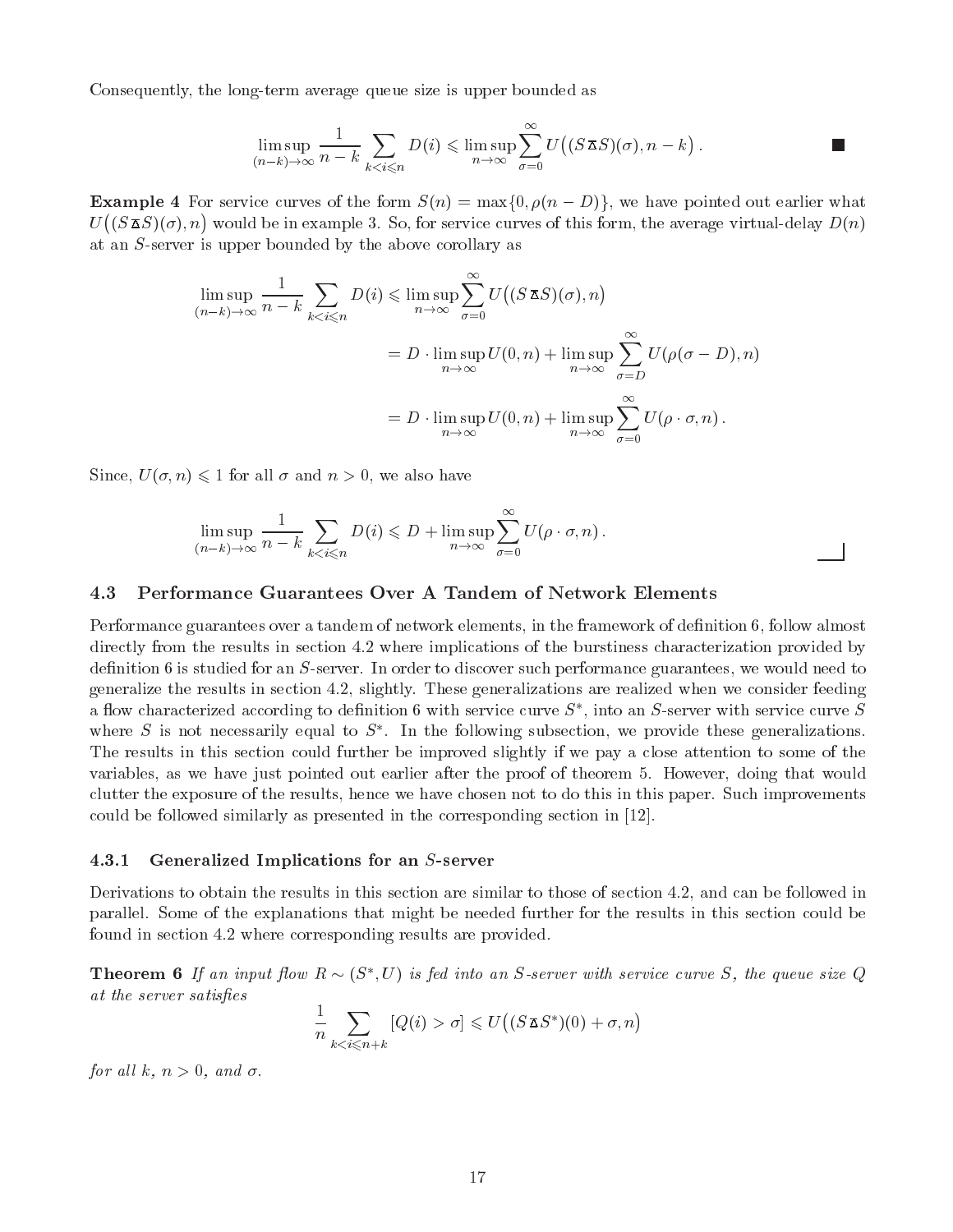**Proof:** Let the corresponding output flow be denoted by  $G$ . The proof follows by considering the following statements and their evaluations for any k,  $n > 0$ , i that  $k < i \leq n + k$ , and  $\sigma$ ;

$$
|Q(i) > \sigma| = |R(i) - G(i) > \sigma|
$$
  
\n
$$
\leq [R(i) - \min_{j \leq i} \{R(j) + S(i - j)\} > \sigma]
$$
  
\n
$$
= \left[\max_{j \leq i} \{R(i) - R(j) - S(i - j)\} > \sigma\right]
$$
  
\n
$$
= [R(i) - R(j) - S(i - j) > \sigma, \text{ for some } j < i]
$$
  
\n
$$
= [R(i) - R(j) > S(i - j) + \sigma, \text{ for some } j < i]
$$
  
\n
$$
= [R(i) - R(j) > S^*(i - j) + S(i - j) - S^*(i - j) + \sigma, \text{ for some } j < i]
$$
  
\n
$$
\leq [R(i) - R(j) > S^*(i - j) + (S \mathbf{\Sigma} S^*)(0) + \sigma, \text{ for some } j < i]
$$

hence, we get

$$
\frac{1}{n} \sum_{k < i \le n+k} \left[ Q(i) > \sigma \right] \leq \frac{1}{n} \sum_{k < i \le n+k} \left[ R(i) - R(j) > S^*(i-j) + (S \mathbf{I} S^*)(0) + \sigma, \quad \text{for some } j < i \right]
$$
\n
$$
\leq U\left( (S \mathbf{I} S^*)(0) + \sigma, n \right)
$$

Note that if service curve S of the S-server is greater than or equal to  $S^*$  of the flow at every point in time, then the bound on the queue size distribution becomes  $U(\sigma, n)$ .

Example 5 For service curves of the form

$$
S^*(n) = \max\{0, \rho^*(n - D^*)\}
$$
  

$$
S(n) = \max\{0, \rho(n - D)\}
$$

note the following calculations:

- 1. If  $\rho \geq \rho$ , then we have ( $S \trianglelefteq \rho$ ) (0)  $\epsilon = -\infty$ . Hence, the bound of the queue size as given in theorem 6 becomes 1, and no use. Thus, one assume for practical purposes that  $\rho^* \leq \rho$ .
- 2. For  $\rho \leq \rho$ , if  $D \geq D$ , then  $S \triangle^S$   $(0) = 0$ . In this case, the bound of the queue size as given in theorem 6 becomes equal to  $U(\sigma, n)$ .
- 3. For  $\rho \preccurlyeq \rho$  and  $D \preccurlyeq D$ , we have  $S \trianglerighteq S$   $\beta$   $(0) = -\rho$  ( $D D$ ). Hence, the bound of the queue size as given in theorem  $\sigma$  becomes equal to  $U(\sigma - \rho) (D - D)$ ,  $n$ ).

The generalized result for the output now of an S-server fed by a now  $R \sim (S_-, U)$  is given below. We would again leave the rectification of the service curve in the characterization of the output flow after the theorem, as we have done before for the corresponding result in theorem 4.

**Theorem** *G* The output flow G of an S-server with service curve S, fea by a flow  $R \sim (S_1, U)$ , is bursty with service curve  $S^* \mathfrak{g} S$  and the level-crossing function U. In other words,  $G \sim (S^* \mathfrak{g} S, U)$ .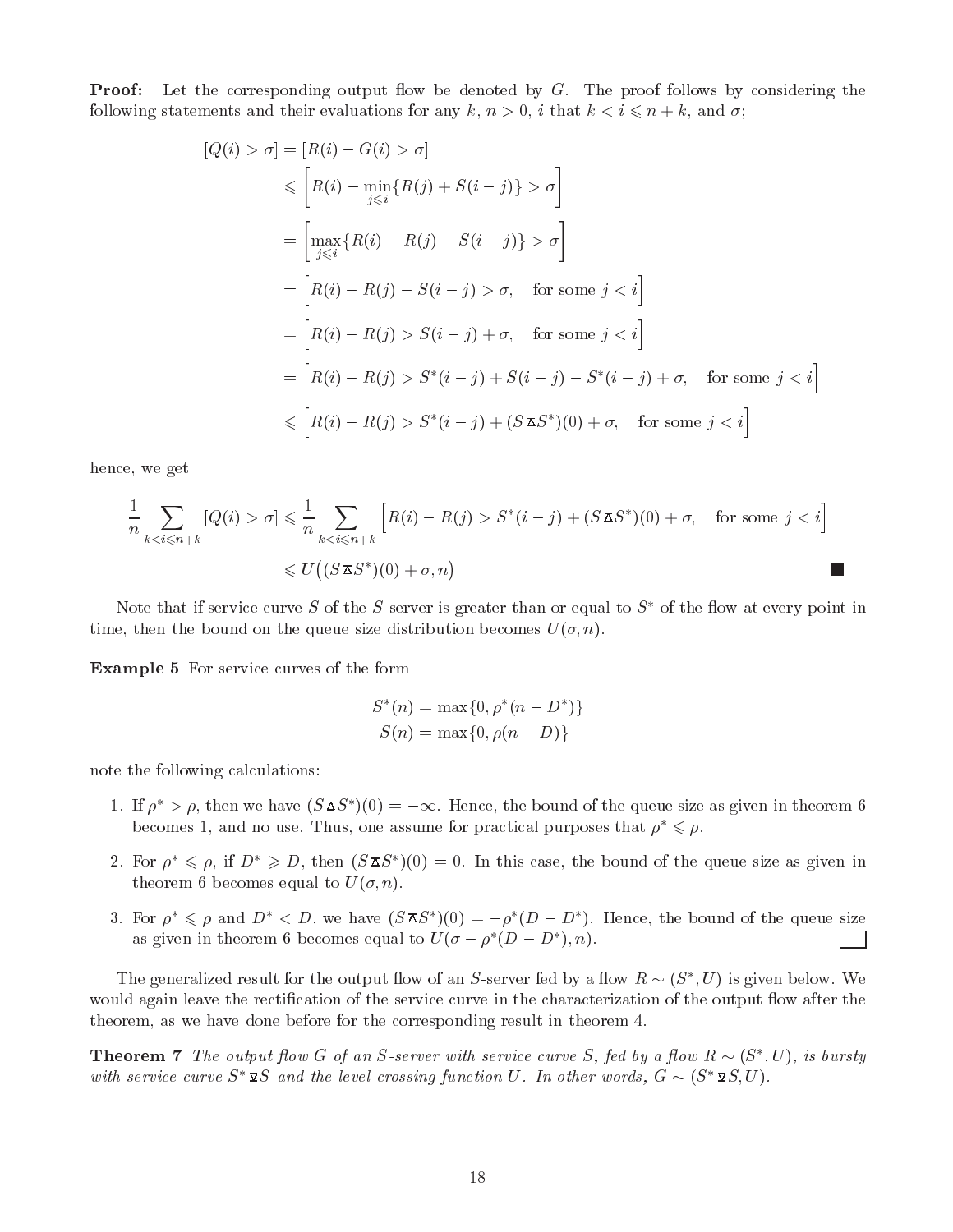**Proof:** The proof follows by considering the following statements and their evaluations for any  $k, n > 0$ , i that  $k < i \leqslant n + k$ ,  $j < i$ , and  $\sigma$ ;

$$
\begin{aligned}\n\left[G(i) - G(j) > (S^* \mathbf{\Sigma} S)(i - j) + \sigma\right] &\leq \left[G(i) - (R \mathbf{\nabla} S)(j) > (S^* \mathbf{\Sigma} S)(i - j) + \sigma\right] \\
&\leq \left[R(i) - (R \mathbf{\nabla} S)(j) > (S^* \mathbf{\Sigma} S)(i - j) + \sigma\right] \\
&= \left[R(i) - \min_{h \leq j} \{R(h) + S(j - h)\} > (S^* \mathbf{\Sigma} S)(i - j) + \sigma\right] \\
&= \left[\max_{h \leq j} \{R(i) - R(h) - S(j - h)\} > (S^* \mathbf{\Sigma} S)(i - j) + \sigma\right] \\
&= \left[R(i) - R(h) - S(j - h) > (S^* \mathbf{\Sigma} S)(i - j) + \sigma, \quad \text{for some } h \leq j\right] \\
&= \left[R(i) - R(h) > (S^* \mathbf{\Sigma} S)(i - j) + S(j - h) + \sigma, \quad \text{for some } h \leq j\right] \\
&\leq \left[R(i) - R(h) > S^*(i - h) - S(j - h) + S(j - h) + \sigma, \quad \text{for some } h \leq j\right] \\
&= \left[R(i) - R(h) > S^*(i - h) + \sigma, \quad \text{for some } h \leq j\right] \\
&= \left[R(i) - R(h) > S^*(i - h) + \sigma, \quad \text{for some } h \leq j < i\right] \\
&\leq \left[R(i) - R(h) > S^*(i - h) + \sigma, \quad \text{for some } h < i\right].\n\end{aligned}
$$

Taking the logical 'OR' of the statements appearing on either side in the last line above, over all  $j < i$ (note that the logical 'OR' of the statement on the right-hand-side is just equal to itself), we get

$$
\[G(i) - G(j) > (S^* \mathbf{\Sigma} S)(i - j) + \sigma, \quad \text{for some } j < i\] \leqslant
$$
\n
$$
\[R(i) - R(h) > S^*(i - h) + \sigma, \quad \text{for some } h < i\].
$$

Hence, we obtain the desired result as shown below, by appropriate summations and divisions;

$$
\frac{1}{n} \sum_{k < i \le n+k} \left[ G(i) - G(j) > (S^* \mathbf{\Sigma} S)(i-j) + \sigma, \quad \text{for some } j < i \right] \le
$$
\n
$$
\frac{1}{n} \sum_{k < i \le n+k} \left[ R(i) - R(h) > S^*(i-h) + \sigma, \quad \text{for some } h < i \right]
$$
\n
$$
\le U(\sigma, n)
$$

We might again need to slightly rectify the above result by replacing the service curve  $S^* \mathcal{Q} S$  in characterizing the output flow, by  $S_o$  given below

$$
S_o(n) = \begin{cases} 0 & \text{if } n \leq 0\\ (S^* \mathbf{\Sigma} S)(n) & \text{else.} \end{cases}
$$

We would like to have this rectification by the same reasons given for the corresponding rectification done after theorem 4.

Example 6 For service curves of the form

$$
S^*(n) = \max\{0, \rho^*(n - D^*)\}
$$
  

$$
S(n) = \max\{0, \rho(n - D)\}
$$

note the following calculations: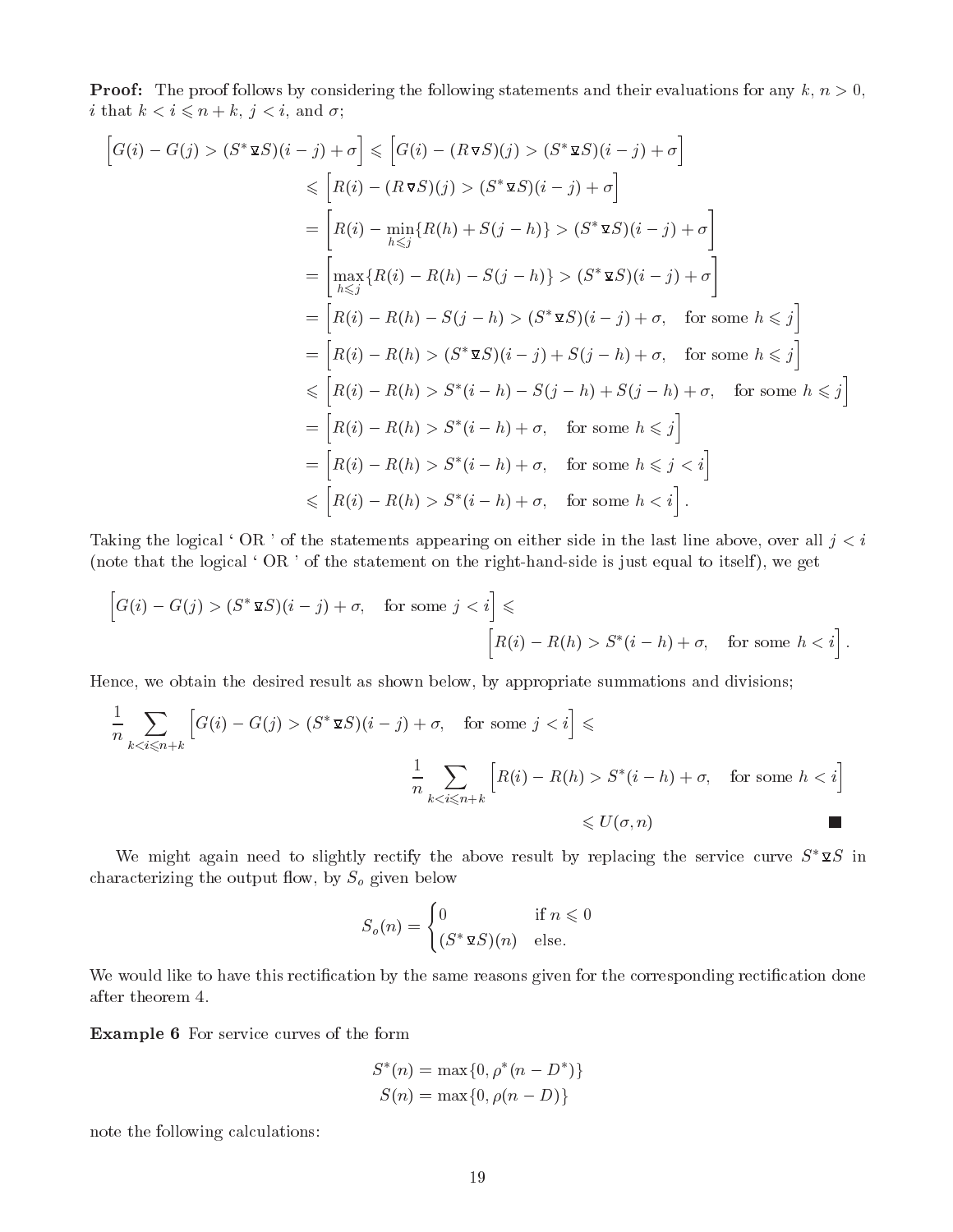- 1. If  $\rho^* > \rho$ , regardless of the values of  $D^*$  and D,  $(S^* \mathcal{Q}S)(n)$  becomes infinite for any positive n. In this case, the result we have here does not provide any useful information for burstiness characterization of the output flow, since in that case its bounding function could be set as  $U(\sigma, n) = 0$  for all  $\sigma \geq 0$ and for all  $n > 0$ , without loss of generality. Thus, we can assume for practical purposes that  $\rho^* \leq \rho$ .
- 2. With this assumption, regardless of the values of  $D^*$  and D, we have

$$
(S^* \mathbf{\Sigma} S)(n) = \min \{0, \rho^*(n - (D^* - D))\}
$$
 for all *n*.

Note however that the shape of  $S_o$  will be different for  $D^* \ge D$  and  $D^* < D$ .

The generalized result for virtual-delays experienced at an S-server fed by a now  $R \sim (S_+, U)$  is given below. The definition of virtual delay is given by definition 7.

**Theorem 8** If a flow  $R \sim (S, U)$  is feature on S-server with service curve S, then the virtual-delay  $D(n)$ at the server satisfies

$$
\frac{1}{n} \sum_{k < i \leqslant n+k} [D(i) > \sigma] \leqslant U\big((S \, \mathbf{X} S^*)(\sigma), n\big)
$$

for all k,  $n > 0$ , and  $\sigma$ .

**Proof:** The proof follows by considering the following statements and their evaluations for any  $k, n > 0$ , i that  $k < i \leq n + k$ , and  $\sigma$ ;

$$
[D(i) > \sigma] = [G(i + \sigma) < R(i)]
$$
  
\n
$$
\leq [(R \sigma S)(i + \sigma) < R(i)]
$$
  
\n
$$
= [R(i) - (R \sigma S)(i + \sigma) > 0]
$$
  
\n
$$
= \left[R(i) - \min_{j \leq i + \sigma} \{R(j) + S(i + \sigma - j)\} > 0\right]
$$
  
\n
$$
= \left[\max_{j \leq i + \sigma} \{R(i) - R(j) - S(i + \sigma - j)\} > 0\right]
$$
  
\n
$$
= \left[R(i) - R(j) - S(i + \sigma - j) > 0, \text{ for some } j < i\right]
$$

(note that a j above can not be greater than or equal to i, since in that case the left-hand-side of the inequality could not become positive)

$$
= [R(i) - R(j) > S(i + \sigma - j), \quad \text{for some } j < i]
$$
\n
$$
= [R(i) - R(j) > S^*(i - j) + S(i - j + \sigma) - S^*(i - j), \quad \text{for some } j < i]
$$
\n
$$
\leq [R(i) - R(j) > S(i - j) + (S \mathbf{Z} S^*)(\sigma), \quad \text{for some } j < i]
$$

hence, by appropriate summations and divisions, and applying the burstiness characterization of R, we obtain the desired result as shown below;

$$
\frac{1}{n} \sum_{k < i \le n+k} [D(i) > \sigma] \le \frac{1}{n} \sum_{k < i \le n+k} \left[ R(i) - R(j) > S(i-j) + (S \mathbf{X} S^*)(\sigma), \quad \text{for some } j < i \right]
$$
\n
$$
\le U\left( (S \mathbf{X} S^*)(\sigma), n \right).
$$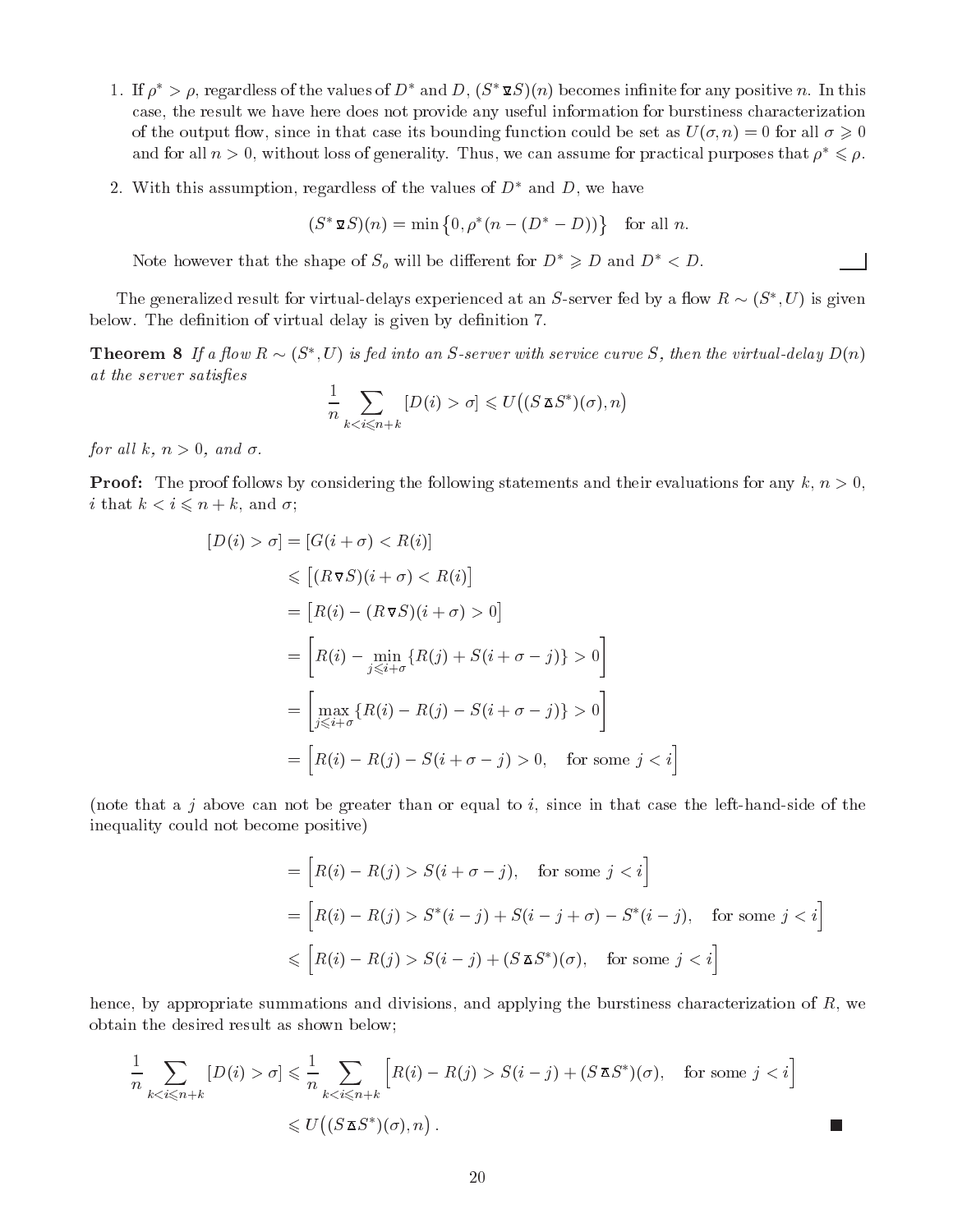Example 7 For service curves of the form

$$
S^*(n) = \max\{0, \rho^*(n - D^*)\}
$$
  

$$
S(n) = \max\{0, \rho(n - D)\}
$$

note the following calculations:

- 1. If  $\rho \to \rho$ , then we have  $(5\Delta 5)(\sigma) = -\infty$  for any  $\sigma \geq 0$ . Hence, the bound of the virtual-delay as given in theorem 8 becomes 1, and no use. Thus, one assume for practical purposes that  $\rho^* \leq \rho$ .
- 2. For  $\rho \approx \rho$ , if  $D \not\gg D$ , then ( $\beta \Delta \beta$ )( $\sigma$ ) =  $\beta(\sigma)$ . In this case, the bound on the virtual-delay as given in theorem 8 becomes  $U(S(\sigma), n)$ .
- 3. For  $\rho^* \leq \rho$  and  $D^* < D$ , we have for  $\sigma \geq 0$

if 
$$
\sigma \leq D - D^*
$$
  $(S \mathbf{\Sigma} S^*)(\sigma) = -\rho^*(D - D^* - \sigma)$   
if  $\sigma > D - D^*$   $(S \mathbf{\Sigma} S^*)(\sigma) = S(\sigma)$ .

Hence, the bound on the virtual-delay as given in theorem 8 becomes

for 
$$
\sigma \leq D - D^*
$$
  $U((S \mathbf{X} S^*)(\sigma), n) = \begin{cases} 1 & \text{if } \sigma < D - D^* \\ U(0, n) & \text{if } \sigma = D - D^* \end{cases}$   
for  $\sigma > D - D^*$   $U((S \mathbf{X} S^*)(\sigma), n) = U(S(\sigma), n)$   

$$
= \begin{cases} U(0, n) & \text{if } \sigma < D \\ U(\rho(\sigma - D), n) & \text{else.} \end{cases}
$$

All of the theorems in this section essentially facilitate a systematic analytical treatment of performance guarantees over a tandem of network elements. To further clarify this, we provide the results in the following subsection.

### 4.3.2 Considering a Tandem of Network Elements

In order to clarify the claimed systematic treatment of performance guarantees over a tandem of network elements, we would like to give the following two lemmas and three corollaries.

**Lemma 2** Let  $f$ ,  $g$ , and  $h$  be any three functions. The following inequality holds

$$
((f\,\mathbf{\Sigma}\,g)\,\mathbf{\Sigma}\,h)(n)\leqslant (f\,\mathbf{\Sigma}\,(g\,\mathbf{\nabla}\,h))(n)\quad\text{for all }n.
$$

**Proof:** The proof follows directly from the definitions of min-+ deconvolution and min-+ convolution, and is given below. It holds for all  $n$  that

$$
((f\,\mathbf{\Omega}g)\,\mathbf{\Omega}h)(n) = \max_{k\geqslant 0} \{ (f\,\mathbf{\Omega}g)(n+k) - h(k) \}
$$
  
= 
$$
\max_{k\geqslant 0} \left\{ \max_{l\geqslant 0} \{ f(n+k+l) - g(l) \} - h(k) \right\}
$$
  
= 
$$
\max_{k\geqslant 0} \left\{ \max_{l\geqslant 0} \{ f(n+k+l) - g(l) - h(k) \} \right\}
$$
  
= 
$$
\max_{k\geqslant 0} \{ f(n+k+l) - (g(l) + h(k)) \}
$$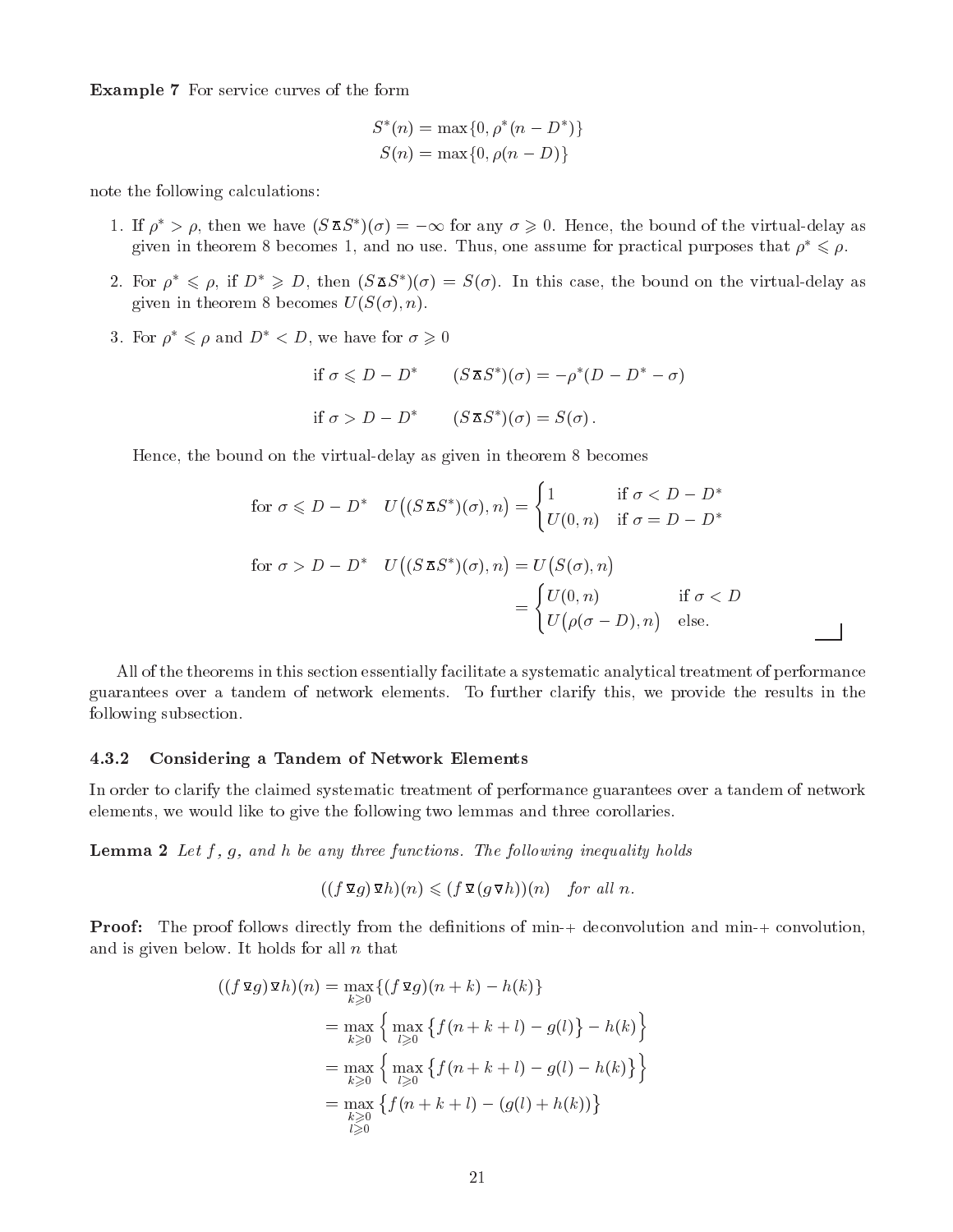notice that for all k and l such that  $k + l$  would remain the same,  $f(n + k + l)$  does not change its value for any given n, hence the maximum above for that fixed value of  $k+l$  will occur for the minimum value of  $g(l) + h(k)$  over all such k's and l's; that is, we have

$$
= \max_{k+l\geqslant 0} \left\{ f(n+k+l) - \min_{0\leqslant u\leqslant k+l} \left\{ g(u) + h(k+l-u) \right\} \right\}
$$
  
\n
$$
\leqslant \max_{k+l\geqslant 0} \left\{ f(n+k+l) - \min_{u\leqslant k+l} \left\{ g(u) + h(k+l-u) \right\} \right\}
$$
  
\n
$$
= \max_{k+l\geqslant 0} \left\{ f(n+k+l) - (g \nabla h)(k+l) \right\}
$$
  
\n
$$
= \max_{u\geqslant 0} \left\{ f(n+u) - (g \nabla h)(u) \right\}
$$
  
\n
$$
= (f \nabla (g \nabla h))(n).
$$

 $\Box$ 

 $\mathcal{L}_{\mathcal{A}}$ 

**Lemma 3** Let  $f$ ,  $g$ , and  $h$  be any three functions. The following inequality holds

$$
(f\mathop{\mathbf{Z}}(g\mathop{\mathbf{Q}} h))(n) \geqslant ((f\mathop{\mathbf{Q}} h)\mathop{\mathbf{Z}} g)(n) \quad \text{for all } n.
$$

**Proof:** The proof follows directly from the definitions of max-+ and min-+ deconvolutions, and is given below. It holds for all  $n$  that

$$
(f \mathbf{X} (g \mathbf{X} h))(n) = \min_{k \geq 0} \{ f(n+k) - (g \mathbf{X} h)(k) \}
$$
  
\n
$$
= \min_{k \geq 0} \{ f(n+k) - \max_{l \geq 0} \{ g(k+l) - h(l) \} \}
$$
  
\n
$$
= \min_{k \geq 0} \{ f(n+k) + \min_{l \geq 0} \{ -g(k+l) + h(l) \} \}
$$
  
\n
$$
= \min_{\substack{k \geq 0 \\ l \geq 0}} \{ f(n+k) - g(k+l) + h(l) \}
$$
  
\n
$$
= \min_{\substack{k \geq 0 \\ l \geq 0}} \{ f(n+k) + h(l) - g(k+l) \}
$$

notice that for all k and l such that  $k+l$  would remain the same,  $g(k+l)$  does not change its value, hence the minimum above for that fixed value of  $k+l$  will occur for the minimum value of  $f(n+k)+h(l)$  over all such  $k$ 's and  $l$ 's; that is, we have

$$
= \min_{k+l\geqslant 0} \left\{ \min_{0\leqslant u\leqslant n+k+l} \left\{ f(n+k+l-u) + h(u) \right\} - g(k+l) \right\}
$$
  
\n
$$
\geqslant \min_{k+l\geqslant 0} \left\{ \min_{u\leqslant n+k+l} \left\{ f(n+k+l-u) + h(u) \right\} - g(k+l) \right\}
$$
  
\n
$$
= \min_{k+l\geqslant 0} \left\{ (f \nabla h)(n+k+l) - g(k+l) \right\}
$$
  
\n
$$
= \min_{u\geqslant 0} \left\{ (f \nabla h)(n+u) - g(u) \right\}
$$
  
\n
$$
= ((f \nabla h) \nabla g)(n).
$$

The next result is a corollary of theorem 1.

**Corollary 3** Let  $Z_1$  and  $Z_2$  be two processes that

$$
\frac{1}{n}\sum_{k \sigma] \leqslant U_j(\sigma, n) \quad \text{for all } k, n > 0, \sigma, \text{ and for } j \text{ equals to both } 1 \text{ and } 2
$$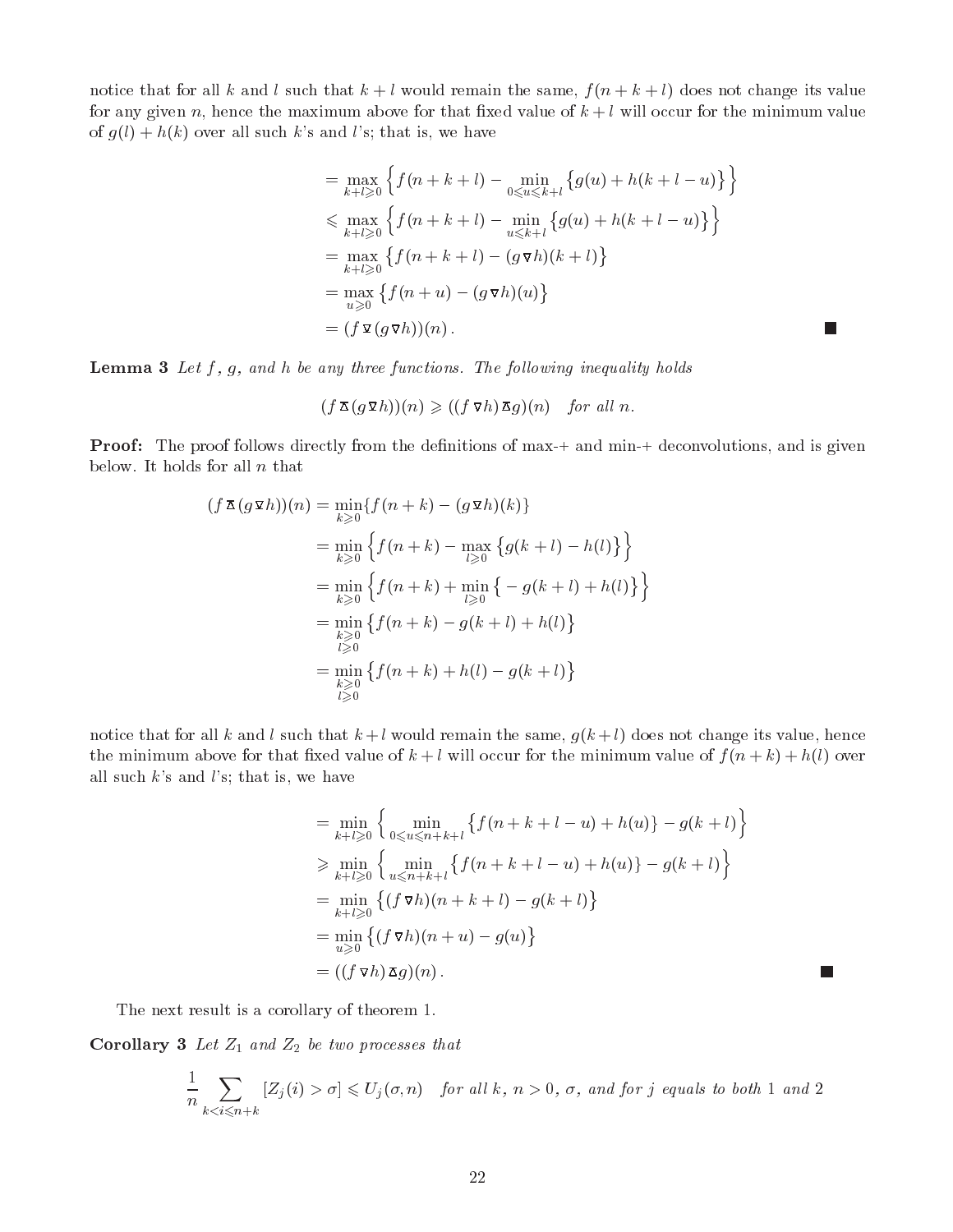where functions  $U_j$ 's are as specified after definition 6. The following relation holds

$$
\frac{1}{n}\sum_{k0,\="" n+k}[(z_1+z_2)(i)>\sigma]\leqslant="" }\sigma,<="" }k,\="">
$$

where the convolution above is carried out over the first arguments (i.e.  $\sigma$ ) of  $U_j$ 's.

**Proof:** The proof follows immediately by theorem 1. This could be seen from its proof if we were to shovel the terms involving service curves appearing in the definitions of the statements A and  $A_i$ 's to the other side of the inequalities, and view the left-hand-side of those inequalities as  $Z_1 + Z_2$  and  $Z_j$ 's, respectively. L.

We now give the main result of this section, stated next as a corollary.

**Corollary 4** Let a flow  $R_1 \sim (S_1, U)$  be fea into an S-server with service curve  $S_1$ . And let the output  $R_2$ of this first server be fed into another  $S$ -server with service curve  $S_2$ . The following statements hold:

1. The output flow  $R_3$  of the S-server with service curve  $S_2$  is bursty with service curve  $S_3$  and levelcrossing function U, where

$$
S_3(n) = \begin{cases} 0 & \text{if } n \leq 0\\ (S^* \mathbf{\Sigma} (S_1 \mathbf{\Sigma} S_2)) & \text{else.} \end{cases}
$$

In other words,  $R_3 \sim (S_3, U)$ .

2. The total number of packets,  $Q_1(n) + Q_2(n)$ , stored in the tandem network satisfies

$$
\frac{1}{n}\sum_{k < i \leq n+k} \left[ (Q_1 + Q_2)(i) > \sigma \right] \leqslant (g \mathbf{v} h)(\sigma, n)
$$

for all k,  $n > 0$ , and  $\sigma$ , where

$$
g(\sigma, n) = U\big((S_1 \mathbf{\Sigma} S^*)(0) + \sigma, n\big)
$$
  
\n
$$
h(\sigma, n) = U\big((S_2 \mathbf{\Sigma} (S^* \mathbf{\Sigma} S_1))(0) + \sigma, n\big)
$$
  
\n
$$
= U\big(((S_1 \mathbf{\Sigma} S_2) \mathbf{\Sigma} S^*)(0) + \sigma, n\big).
$$

3. The total virtual-delay,  $D_1(n) + D_2(n + \delta(n))$ , experienced by a packet arriving at any time n at the first network element, and at time  $n + \delta(n)$  for some  $\delta(n) \geq 0$  at the second network element, satisfies for any  $\delta(n) \geqslant 0$ 

$$
\frac{1}{n}\sum_{k \sigma] \leq (g \nabla h)(\sigma, n)
$$

for all k,  $n > 0$ , and  $\sigma$ , where

$$
g(\sigma, n) = U\big((S_1 \mathbf{\Sigma} S^*)(\sigma), n\big)
$$
  

$$
h(\sigma, n) = U\big((S_2 \mathbf{\Sigma} (S^* \mathbf{\Sigma} S_1))(\sigma), n\big)
$$
  

$$
= U\big(((S_1 \mathbf{\Sigma} S_2) \mathbf{\Sigma} S^*)(\sigma), n\big).
$$

Proof: The proof of

 statement 1 follows by theorem 7 and lemma 2, where notice for lemma 2 that the inequality in the lemma becomes an equality since  $S_1$  and  $S_2$  here are service curves;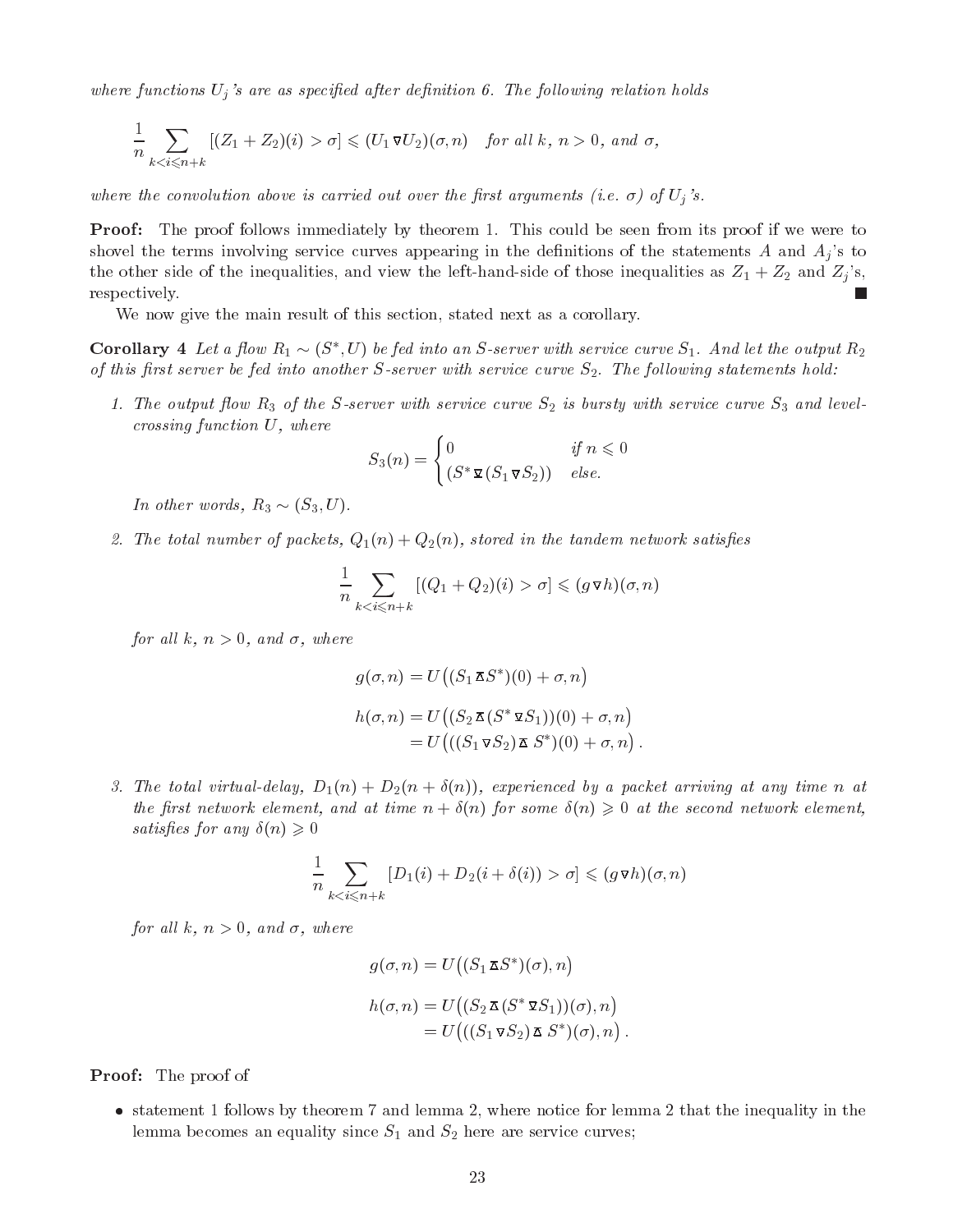- statement <sup>2</sup> follows by corollary 3, theorem 6, and lemma 3, where notice for lemma <sup>3</sup> that the inequality in the lemma becomes an equality since  $S_1$  and  $S_2$  here are service curves;
- statement 3 follows by corollary 3, theorem 8, and lemma 3, where again notice for lemma 3 that the inequality in the lemma becomes an equality since  $S_1$  and  $S_2$  here are service curves. L.

We could actually slightly improve the above results in items 2 and 3 in corollary 4, and further emphasize the message that we are trying to convey by corollary 4. It is not difficult to show that the bounds that would be obtained by replacing  $(q \nabla h)(\sigma, n)$  in items 2 and 3 in corollary 4 by  $h(\sigma, n)$ , also hold. This is given as a corollary next, for which we give the following lemmas first.

Both of the lemmas are on the properties of min-+ convolution. The first one is on the monotonicity of the min-+ convolution, and is given below.

**Lemma 4** Let f, g, and h be any there functions that  $f(n) \leq h(n)$  for all n. There holds

$$
(f\,\mathbf{\nabla} g)(n) \leqslant (h\,\mathbf{\nabla} g)(n) \quad \text{for all } n.
$$

**Proof:** The proof follows immediately from the definition of min-+ convolution, and is given below for the sake of completeness; it holds for all  $n$  that

$$
(f \nabla g)(n) = \min_{k \le n} \{ f(k) + g(n - k) \}
$$
  
\$\le \min\_{k \le n} \{ h(k) + g(n - k) \}\$  

$$
= (h \nabla g)(n).
$$

The second one is on the associativity of the min-+ convolution, and is given below.

**Lemma 5** Let  $f$ ,  $g$ , and  $h$  be any there functions. There holds

$$
((f \triangledown g) \triangledown h)(n) \geq (f \triangledown (g \triangledown h))(n) \quad \text{for all } n.
$$

**Proof:** The proof follows immediately from the definition of min-+ convolution, and is given below for the sake of completeness; it holds for all  $n$  that

$$
((f \nabla g) \nabla h)(n) = \min_{k \le n} \{ (f \nabla g)(k) + h(n - k) \}
$$
  
= 
$$
\min_{k \le n} \{ \min_{l \le k} \{ f(l) + g(k - l) \} + h(n - k) \}
$$
  
= 
$$
\min_{k \le n} \{ \min_{l \le k} \{ f(l) + g(k - l) + h(n - k) \} \}
$$
  
= 
$$
\min_{\substack{k \le n \\ l \le k}} \{ f(l) + g(k - l) + h(n - k) \}
$$

notice that for a fixed  $l, f(l)$  does not change its value, hence the minimum above for that value of l will occur for the minimum of  $g(k - l) + h(n - k)$  over all k's; that is, we have

$$
= \min_{l \leq n} \{ f(l) + \min_{l \leq k \leq n} \{ g(k-l) + h(n-k) \} \}
$$
  
\n
$$
= \min_{l \leq n} \{ f(l) + \min_{0 \leq k-l \leq n-l} \{ g(k-l) + h(n-k) \} \}
$$
  
\n
$$
= \min_{l \leq n} \{ f(l) + \min_{0 \leq u \leq n-l} \{ g(u) + h(n-l-u) \} \}
$$
  
\n
$$
\geq \min_{l \leq n} \{ f(l) + \min_{u \leq n-l} \{ g(u) + h(n-l-u) \} \}
$$
  
\n
$$
= \min_{l \leq n} \{ f(l) + (g \nabla h)(n-l) \}
$$
  
\n
$$
= (f \nabla (g \nabla h))(n).
$$

m.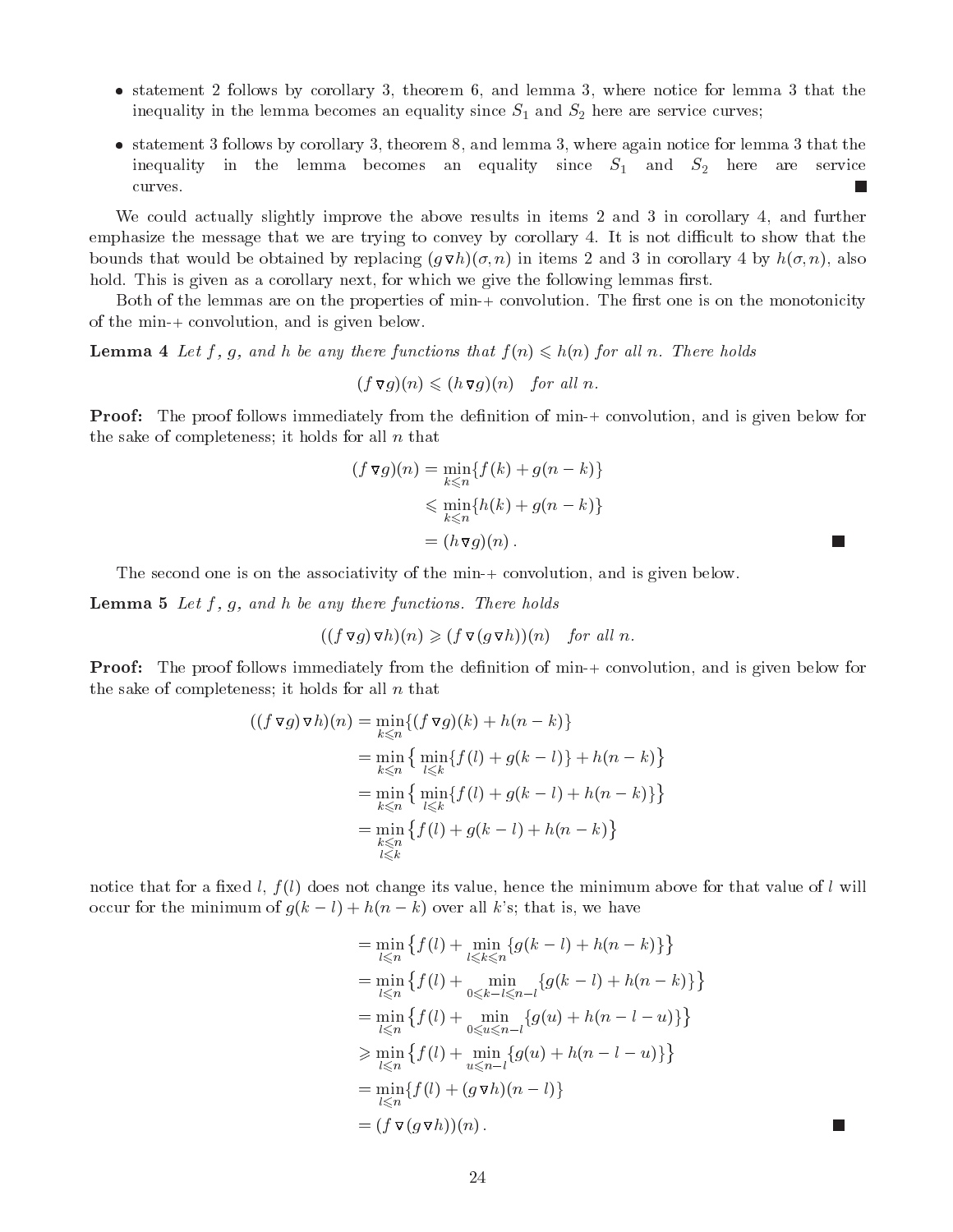We would like to note that the relation in lemma 5 is in general not an equality due to the way the min-+ convolution is defined in this study (more specifically, due to the subscript of the minimum in definition 1 as being  $k \leq n'$ .

**Corollary 5** Let a flow  $R_1 \sim (S_1, U)$  be fea into an S-server with service curve  $S_1$ . And let the output  $R_2$ of this first server be fed into another  $S$ -server with service curve  $S_2$ . The following statements hold:

1. The total number of packets,  $Q_1(n) + Q_2(n)$ , stored in the tandem network satisfies

$$
\frac{1}{n} \sum_{k < i \le n+k} \left[ (Q_1 + Q_2)(i) > \sigma \right] \leq h(\sigma, n)
$$

for all k,  $n > 0$ , and  $\sigma$ , where

$$
h(\sigma, n) = U(((S_1 \triangledown S_2) \triangledown S^*)(0) + \sigma, n).
$$

2. The total virtual-delay,  $D_1(n) + D_2(n + \delta(n))$ , experienced by a packet arriving at any time n at the first network element, and at time  $n + \delta(n)$  for some  $\delta(n) \geqslant 0$  at the second network element, satisfies for any  $\delta(n) \geqslant 0$ 

$$
\frac{1}{n} \sum_{k < i \le n+k} \left[ D_1(i) + D_2(i + \delta(i)) > \sigma \right] \leqslant h(\sigma, n)
$$

for all k,  $n > 0$ , and  $\sigma$ , where

$$
h(\sigma, n) = U\big(((S_1 \triangledown S_2) \triangledown S^*)(\sigma), n\big).
$$

Proof: The proofs essentially follow by theorems 6 and 8, and lemmas 4 and 5.

First, notice by lemmas 4 and 5 that we have the following inequality which holds for all  $n$  for the output flow  $R_3$  of the S-server with service curve  $S_2$ ;

$$
R_3(n) \geq (R_2 \nabla S_2)(n)
$$
  
\n
$$
\geq ((R_1 \nabla S_1) \nabla S_2)(n)
$$
 by lemma 4  
\n
$$
= (R_1 \nabla (S_1 \nabla S_2))(n)
$$
 by lemma 5

note that the last relation above is an equality since  $S_1$  and  $S_2$  here are service curves.

- (Proof for item 1) The proof follows by replacing  $Q(i)$  by  $(Q_1 + Q_2)(i)$ ,  $R(i)$  by  $R_1(i)$ ,  $G(i)$  by  $R_3(i)$ , and using the above lower-bound on  $R_3(n)$  (and hence effectively replacing  $S(i - j)$  by  $(S_1 \triangledown S_2)(i - j)$ , in the proof of theorem 6.
- (Proof for item 2) The proof follows by replacing  $D(i)$  by  $D_1(i) + D_2(i + \delta(i), G(i + \sigma)$  by  $R_3(i + \sigma)$ ,  $R(i)$  by  $R_1(i)$ , and using the above lower-bound on  $R_3(n)$  (and hence effectively replacing  $S(i-j+\sigma)$ ) by  $(S_1 \triangledown S_2)(i - j + \sigma)$ , in the proof of theorem 8. П

Hence, it is now clear that the bounds in the last two items in corollaries 4 and 5 could actually be replaced by

$$
\min\{h(\sigma,n),(g\,\mathtt{\bar{v}}\,h)(\sigma,n)\}
$$

for all  $\sigma$  and  $n > 0$ . It is also clear by the first item in corollary 4 and the whole corollary 5 that we could view that tandem network as a single S-server with service curve  $S_1 \nabla S_2$ , and obtain valid characterizations.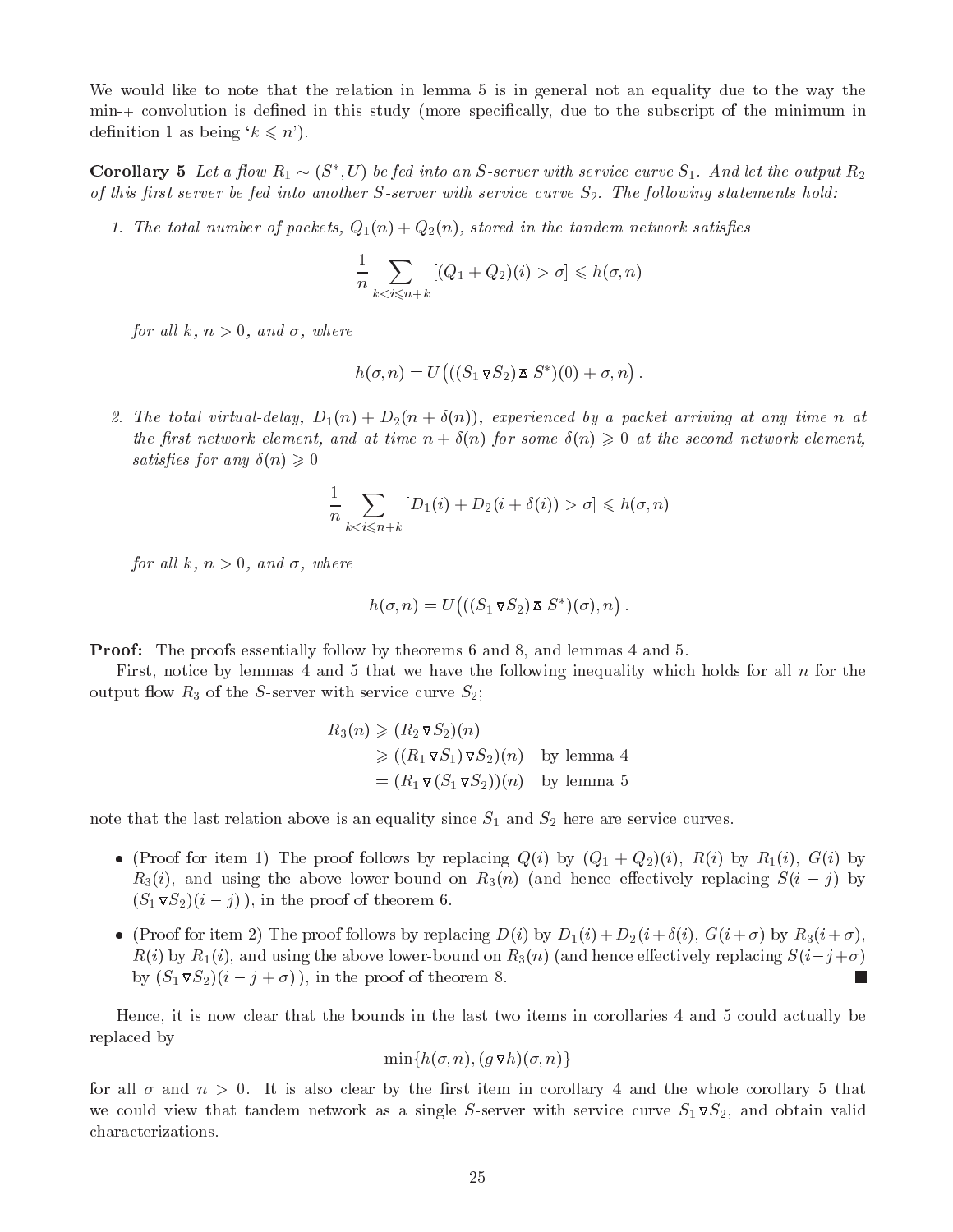We could obtain similar results for any number of network elements in tandem, by a repeated application of corollaries 4 and 5. Thus, it has now become clear that the burstiness characterization 6 does indeed facilitate a systematic treatment of performance guarantees over a tandem of network elements, analytically.

Finally, one might want to demonstrate the results stated in corollaries 4 and 5 by an example set below, which is left as an exercise.

**Example 8** A now  $R_1 \sim (S_1, U)$  is fed into an S-server with service curve  $S_1$ . The output  $R_2$  of this first server is fed into another 5-server with service curve  $S_2$ . The service curves  $S$  ,  $S_1$ , and  $S_2$  are as given below

$$
S^*(n) = \max\{0, \rho^*(n - D^*)\}
$$
  
\n
$$
S_1(n) = \max\{0, \rho_1(n - D_1)\}
$$
  
\n
$$
S_2(n) = \max\{0, \rho_2(n - D_2)\}
$$

where we assume  $\rho^* \leq \min\{\rho_1, \rho_2\}$  for the practical reasons given in examples 5, 6, and 7. We are interested in finding the characterizations of the output flow  $R_3$ , the total queue size of the tandem network, and the total virtual-delay experienced through the tandem network, in the framework of our definition, as given by corollaries 4 and 5. One can work out the example for any choices of  $D$  ,  $D_1$ , and  $D_2$ , again facilitated by the examples 5, 6, and 7.

Average performance guarantees for a tandem of network elements could also be easily calculated via the results in this section, as we have presented in section 4.2.1, similarly.

### 5 Discussions About The New Characterization  $\overline{5}$

Note that the burstiness characterization provided by definition 6 facilitates analyses for both average and scalar worst-case performance guarantees at the same time. Average performance guarantees could be obtained in general as exemplied by the results in section 4.2.1. Scalar worst-case performance guarantees, on the other hand, are provided by the respective level-crossing functions whose second arguments (i.e.  $n$ ) are all set equal to 1. A relevant scalar worst-case performance bound is given by the the minimum of the first argument of the corresponding level-crossing function  $U(*, 1)$  that  $U(*, 1) = 0$ .

Secondly, note that the burstiness definition that we propose here also facilitates a systematic analytical framework for measurement based analysis probabilistic performance guarantees that would be inferred via sample-path analyses. In this sense, definition 6 is directly applicable to such measurement studies. This is made possible, since the implications of definition 6 (such as theorem 6 and 8) could also be viewed from the stand point of relative frequency interpretation of probability. However, we would like to note that the real starting point in getting definition 6 is the discussions given for the notion of burstiness via the concept of level-crossing, as presented in section 3.

Lastly, we would like to point out another contrast between the characterization that we propose here and the characterization in [1]: Consider feeding a flow  $R \sim (S, U)$  into an S-server with service curve S. By theorem 3, we know that the queue size  $Q$  at the server satisfies

$$
\frac{1}{n} \sum_{k < i \leq n+k} \left[ Q(i) > \sigma \right] \leqslant U(\sigma, n) \qquad \text{for all } k, n > 0, \text{ and } \sigma.
$$

Multiplying both sides by  $n$ , we get

$$
\sum_{k < i \leqslant n+k} \left[ Q(i) > \sigma \right] \leqslant n \cdot U(\sigma, n) \quad \text{for all } k, n > 0, \text{ and } \sigma.
$$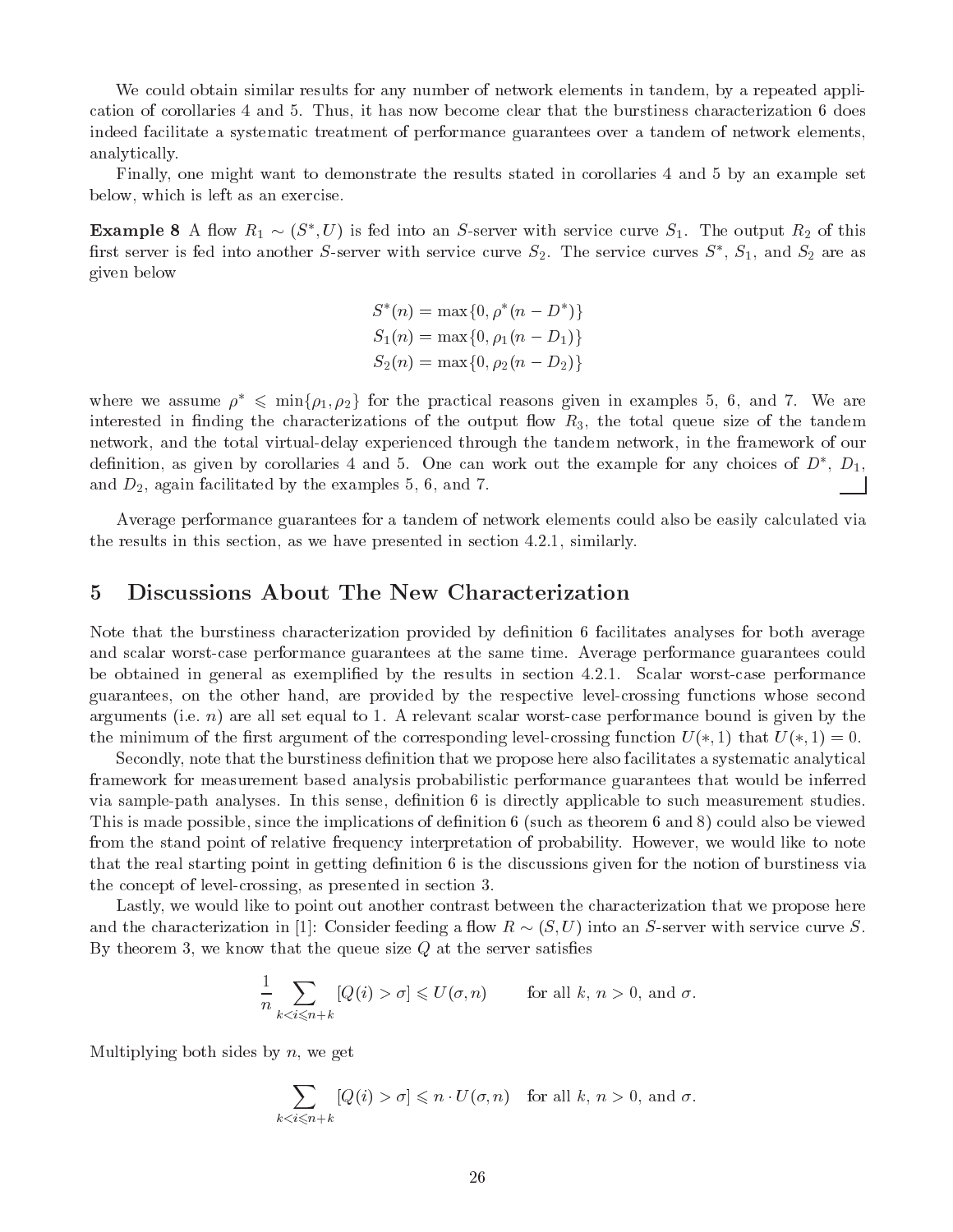

Figure 2: An "extremal arrival pattern" for the queue size, for some k and  $n > 50$ .

Now, if we rotate n U(; n) +90 degrees (in the plane on which it is drawn, with respect to the  $(0,0)$  point) and flip it with respect to the vertical axis after the rotation (in which case this will be the axis for  $\sigma$ ), and after same appropriate changes in order to have a corresponding queue size function, we would get an "extremal arrival pattern" for the queue size as exemplified in Figure 2 where time-slots are drawn very close to each other for convenience.

Scalar worst-case performance bounds in analysis such as those presented in [1], are achieved for extremal input flows whose arrival patterns, in principal, look like the figure on the right in Figure 2. Whereas, in our analysis we consider such "extremal arrival patterns" for the queue sizes. Although, one could always obtain a corresponding extremal input flow for an "extremal arrival pattern" of a queue size that we consider here, we believe that it would help if this contrast between the characterization that we propose here and the characterization in [1] has been pointed out.

### **Conclusions** 6

In this study, we have proposed a deterministic definition of burstiness for network traffic characterization, based on service curves. The proposed denition facilitates performance analyses for both average and scalar worst-case performance guarantees at the same time, with ease. Average performance guarantees could be obtained as exemplied by the results in section 4.2.1. Scalar worst-case performance guarantees, on the other hand, are provided by the respective level-crossing functions whose second arguments (i.e.  $n$ ) are all set equal to 1. A relevant scalar worst-case performance bound is given by the the minimum of the first argument of the corresponding level-crossing function  $U(*, 1)$  that  $U(*, 1) = 0$ .

We have shown that the traffic characterization provided by the proposed definition 6 satisfies all the properties of a traffic characterization that we have sought to have as stated earlier in the introduction. Specifically, we have shown that the new characterization facilitates a systematic analytical approach to performance guarantees as also presented by the characterization in [1] and its companion service model *(service curve* model) that we have mentioned earlier.

The characterization of a flow according to this definition is also measurable by constructing an  $S$ server with equality, and observing the queue size upon feeding a flow into that server.

The burstiness definition that we propose here also facilitates a systematic analytical framework for measurement based analysis of probabilistic performance guarantees that would be inferred via samplepath analyses. In this sense, definition 6 is directly applicable to such measurement studies. This is made possible, since the implications of definition  $6$  (such as theorem  $6$  and  $8$ ) could also be viewed from the stand point of relative frequency interpretation of probability.

We have also tried to clarify the notion of burstiness. We have pointed out that one might want to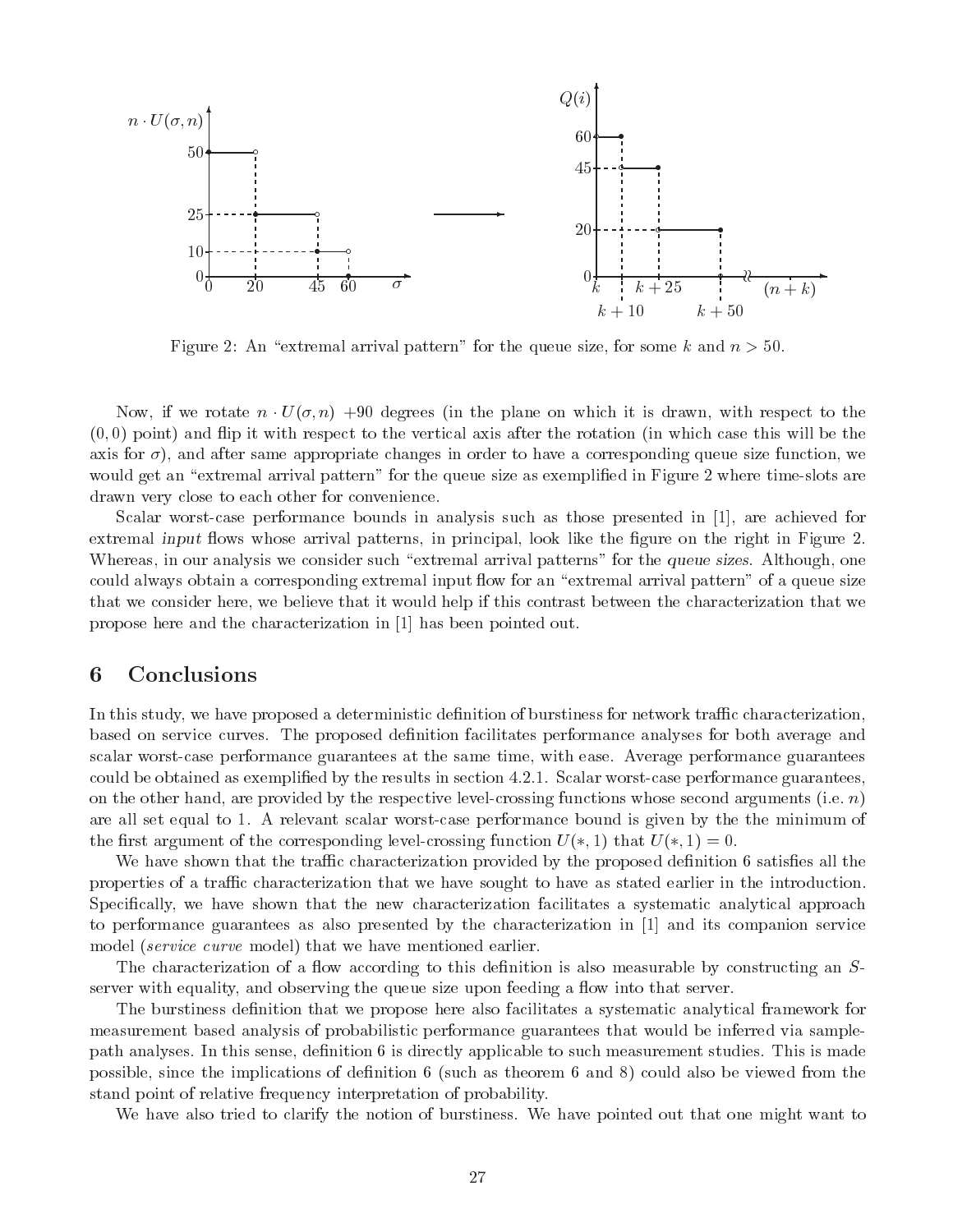perceive the burstiness of a flow from the perspective of a network element; specifically, based on the queue size behavior that it induces on a network element of interest.

To this end, we have indicated that it is the decay rate of the tail of the queue size distribution that we care about in deciding the degree of burstiness of a flow with respect to another one, after some appropriate normalizations of the flows as we have indicated earlier. The faster the decay rate is the less bursty the traffic is, and vice versa. More specifically, we could decide the burstiness of a traffic source A with respect to another one B, from the perspective of a network element of interest, as follows: Normalize the sources such that the average rate of traffic coming out of source A is equal to that of source B. Feed the traffic coming out of each source A and B into identical network elements  $\alpha$  and  $\beta$ , respectively, where the average rate that each network element serves packets is grater than that of its input. Observe the queue size distribution in each network element  $\alpha$  and  $\beta$ . If there exists a queue size level  $\sigma_0$  beyond which the decay rate of the tail of the queue size distribution in network element  $\alpha$  is slower than that of network element  $\beta$ , then source A is more bursty than source B.

As a future study, it would be interesting to examine a similar traffic characterization and its implications, where the new characterization would also have a lower-bound, as well as an upper-bound, on the quantity given in definition 6. It would be also interesting to incorporate maximum service curves into our analysis, in which case a service curve that we have referred to in this study so far would be called as minimum service curve. A network element is said to deliver a maximum service curves S to an input flow  $R$  if the corresponding output flow  $G$  satisfies

$$
G(n) \leqslant (R \triangledown S)(n) \quad \text{for all } n.
$$

# References

- [1] R. L. Cruz. A Calculus For Network Delay, Part I: Network Elements In Isolation, IEEE Transactions on Information Theory, vol. 37, no. 1, pp.  $114-131$ , Jan. 1991.
- [2] D. Ferrari, D. Verma. A Scheme for Real-Time Channel Establishment in Wide-Area Networks, IEEE Journal on Selected Areas in Communications, vol. 8, pp. 368–379, April 1990.
- [3] Z. Wang, J. Crowcroft. Analysis of Burstiness and Jitter in Real-Time Communications, Proceedings of SIGCOMM, pp. 13-19, 1993.
- $[4]$  A. K. Parekh, R. G. Gallagher. A generalized processor sharing approach to flow control in integrated services networks: the single-node case, IEEE/ACM Transaction on Networking, vol. 1, pp.  $344-357$ , 1993.
- [5] R. L. Cruz. *Quality of Service Guarantees in Virtual Circuit Switched Networks*, IEEE Journal of Selected Areas in Communication,  $13(6)$ :  $1048-1056$ , 1995.
- [6] C.-S. Chang. Performance Guarantees in Communication Networks, Springer Verlag, April 2000.
- [7] J.-Y. Le Boudec, P. Thiran. Network Calculus: A Theory of Deterministic Queuing Systems for the Internet, Lecture Notes in Computer Science-2050, Springer Verlag, January 2002.
- [8] G. Kesidis, T. Konstantopoulos. Extremal shape-controlled traffic patterns in high-speed networks, IEEE Transactions on Communications, vol.  $48$ , no.  $5$ , pp.  $813-819$ , May 2000.
- [9] F. Guillemin, N. Likhanov, R. Mazumdar, C. Rosenberg. *Extremal traffic and bounds on the mean* delay of multiplexed regulated traffic streams, Proceedings of the INFOCOM 2002, N.Y., June 2002.
- [10] E. Reich. On the Integrodifferential Equation of Takasc, I, Ann. Math. Stat., vol. 29, pp. 563–570,